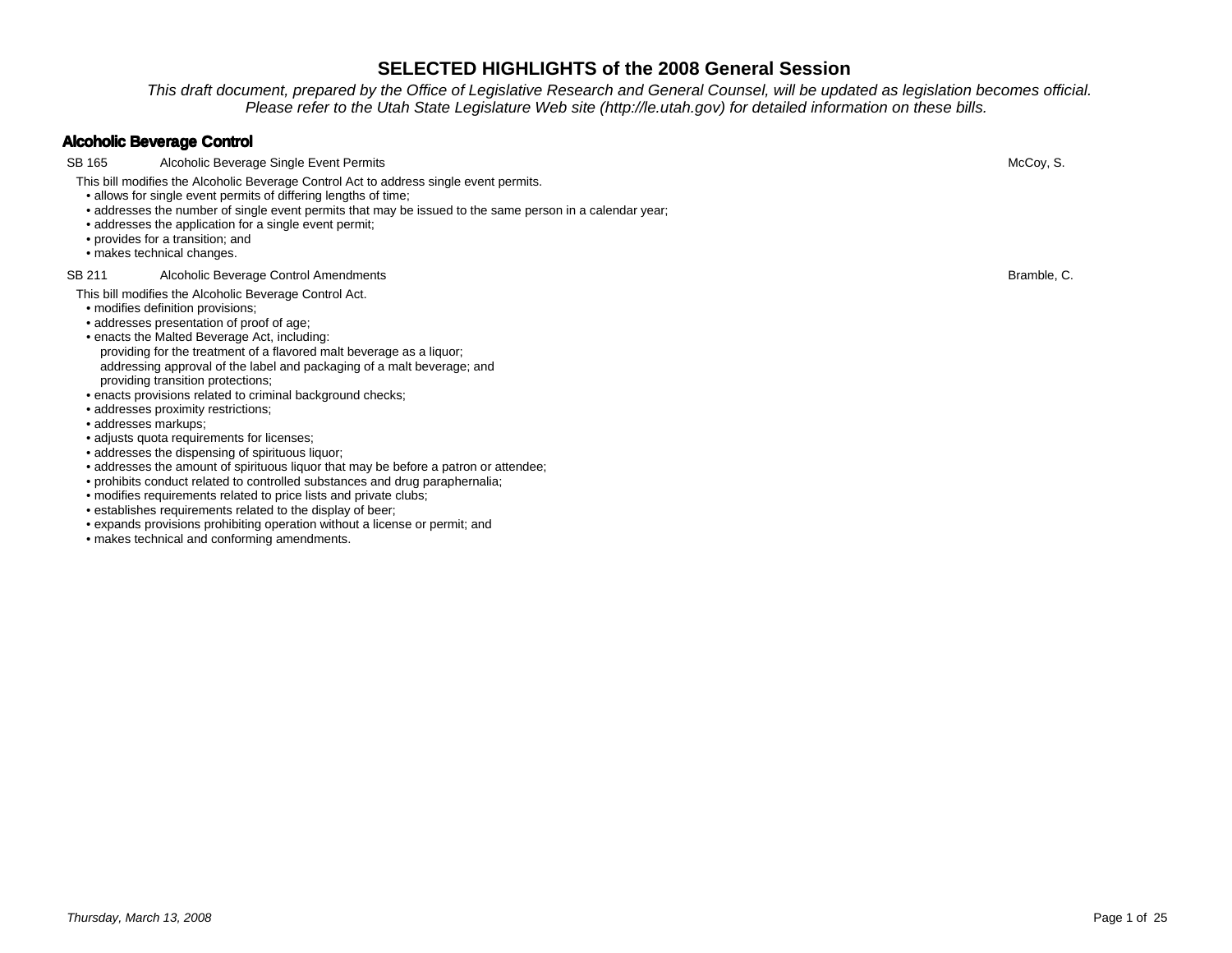This draft document, prepared by the Office of Legislative Research and General Counsel, will be updated as legislation becomes official.Please refer to the Utah State Legislature Web site (http://le.utah.gov) for detailed information on these bills.

### **Appropriations**

HB 2 New Fiscal Year Supplemental Appropriations Act **Bigelow, R.** Bigelow, R.

This bill supplements or reduces appropriations previously provided for the use and operation of state government for the fiscal year beginning July 1, 2008 and ending June 30, 2009.• provides appropriations for the use and support of certain state agencies;

- provides appropriations for the use and support of certain institutions of higher education;
- provides appropriations for other purposes as described;
- provides intent language;
- approves employment levels for internal service funds;
- approves capital acquisition amounts for internal service funds;
- authorizes rates and fees.

### HB 3 **Appropriations Adjustments**

This bill supplements or reduces appropriations previously provided for the use and operation of state government for the fiscal years beginning July 1, 2007 and ending June 30, 2008 and beginning July 1, 2008 and ending June 30, 2009.

- provides budget increases and decreases for the use and support of certain state agencies;
- provides funds for the bills with fiscal impact passed in the 2008 General Session;
- provides budget increases and decreases for other purposes as described;
- provides intent language;

#### HB 4 State Agency and Higher Education Compensation Amendments

This bill supplements or reduces appropriations previously provided for the use and operation of state government. The bill funds compensation changes for state and higher education employees for the fiscal year beginning July 1, 2008 and ending June 30, 2009.

- provides budget increases and decreases for the compensation of state and higher education employees not including school district personnel;
- provides for a 3% cost of living allowance for state and higher education employees not including school district personnel;
- provides for an additional 2% cost of living allowance for state employees not including school district personnel contingent upon changes in health benefit plans;
- adjusts funding for changes in health plans offered to state employees not including school district personnel contingent upon such changes;
- provides funding for a 9.9% increase in the premiums charged for higher education employee health benefits;
- provides funding for an increase in the cost of retirement for certain employees;
- adjusts funding for changes in the cost of Workers' Compensation;
- provides funding for a 3% contract increase for certain contract service providers.

### HB 129 Appropriation for Construction of a Veterans' Nursing Home in Ogden

This bill appropriates \$19.7 million dollars for design and construction of a Veterans' Nursing Home in Ogden.

• appropriates \$19.7 million dollars for design and construction of a Veterans' Nursing Home in Ogden;

 • expresses legislative intent to not fund design or construction of any future veterans' nursing homes until the state is reimbursed by the federal government for its share of the cost of the Ogden Veterans' Nursing Home; and

• repeals an authorization to issue a general obligation bond to partially fund construction of a Veterans' Nursing Home in Ogden.

### SB 1 State Agency and Higher Education Base Budget Appropriations

s and the contract of the contract of the contract of the contract of the contract of the contract of the contract of the contract of the contract of the contract of the contract of the contract of the contract of the cont This bill supplements or reduces appropriations previously provided for the use and operation of state government for the fiscal year beginning July 1, 2007 and ending June 30, 2008, and appropriates funds for the support and operation of state government for the fiscal year beginning July 1, 2008 and ending June 30, 2009.

- provides appropriations for the use and support of certain state agencies;
- provides appropriations for the use and support of certain institutions of higher education;
- provides appropriations for other purposes as described;
- approves employment levels for internal service funds;
- approves capital acquisition amounts for internal service funds.

### SB 3 Current Fiscal Year Supplemental Appropriations Act **Act Supplemental Appropriations Act** Hillyard, L.

- provides budget increases and decreases for the use and support of certain institutions of higher education;
- provides budget increases and decreases for other purposes as described;

• provides intent language.

s and the contract of the contract of the contract of the contract of the contract of the contract of the contract of the contract of the contract of the contract of the contract of the contract of the contract of the cont

n Dee, B.

s and the state of the state of the state of the state of the state of the state of the Bigelow, R.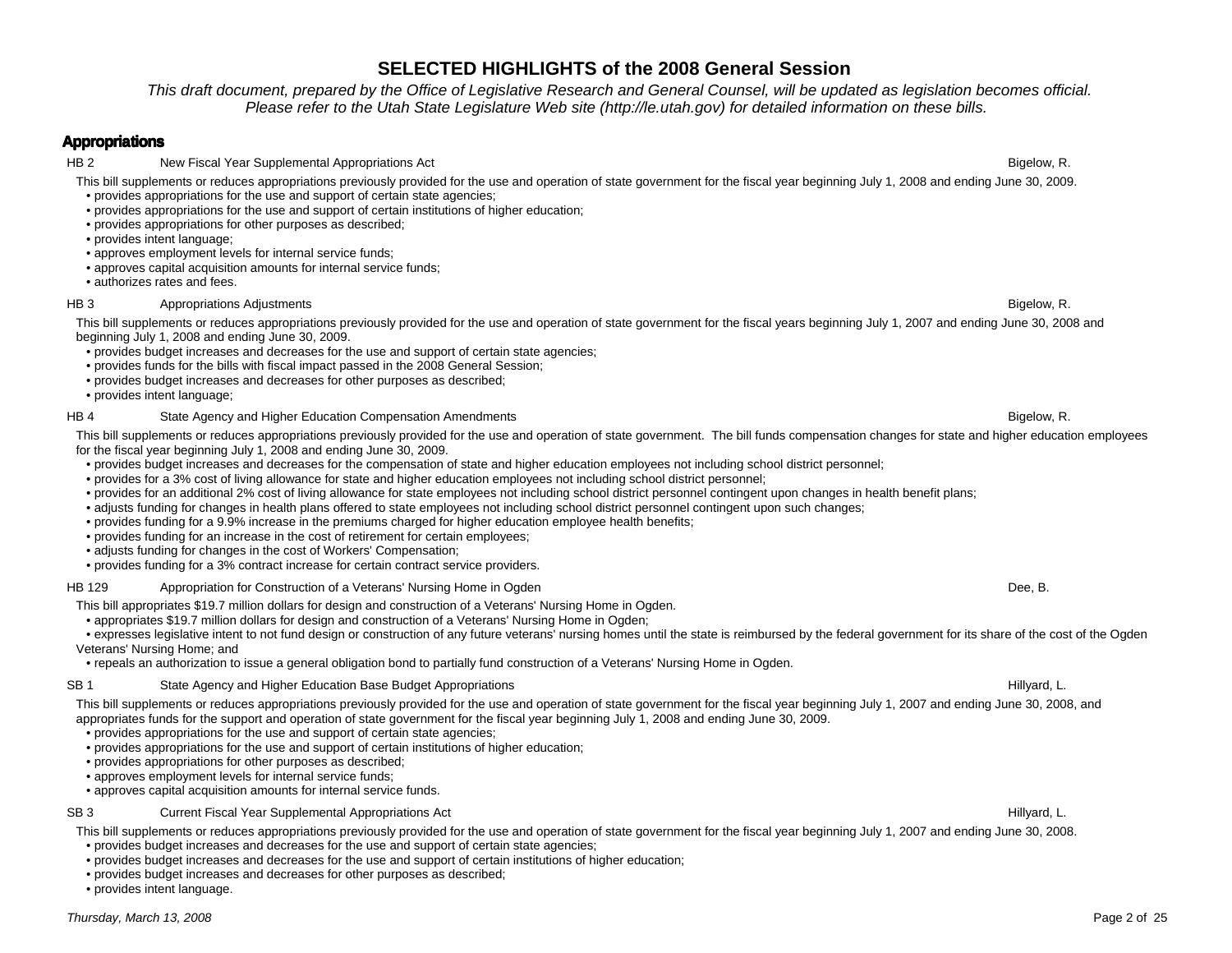This draft document, prepared by the Office of Legislative Research and General Counsel, will be updated as legislation becomes official.Please refer to the Utah State Legislature Web site (http://le.utah.gov) for detailed information on these bills.

### **Business**

HB 37 Utah Business Resource Centers Act Clark, D.

This bill provides for the establishment and administration of business resource centers by the Governor's Office of Economic Development.

• enacts the Utah Business Resource Centers Act;

- creates a partnership between the Governor's Office of Economic Development and state institutions of higher education to establish business resource centers;
- specifies that the primary functions of a business resource center are to coordinate economic development activities in a geographical area of the state and to measure economic impact;
- provides for the composition and administration of the business resource centers;
- provides duties and responsibilities for the centers; and
- creates the Utah Business Resource Centers Advisory Board.

### HB 159 Professional Employer Organization Licensing Act **Dunnigan, J.** Dunnigan, J. Dunnigan, J. Dunnigan, J. Dunnigan, J. Dunnigan, J. Dunnigan, J. Dunnigan, J. Dunnigan, J. Dunnigan, J. Dunnigan, J. Dunnigan, J. Dunnigan

This bill modifies provisions related to the Insurance Code and Occupations and Professions to change the regulation of professional employer organizations from registration under the Division of Occupations and Professional Licensing to licensure under the Insurance Department.

- repeals the Professional Employer Organization Registration Act;
- • enacts the Professional Employer Organization Licensing Act, including:defining terms;

addressing the duties of the Insurance Department, including rulemaking;

providing for confidentiality of certain information;

outlining enforceable rights and obligations in a coemployment relationship;

discussing covered employees;

outlining rights and obligations affected or unaffected by the act;

establishing financial requirements;

 addressing issues such as insurance, taxation, benefit plans, workers' compensation, unemployment compensation insurance, and employment related economic incentives;imposing licensing requirements and procedures, including grandfathering; and

providing for enforcement; and

• makes technical and conforming amendments.

#### HB 384 Employee Obligations Related to Workers' Compensation

- This bill modifies the Workers' Compensation Act to address an employee's duties related to workers' compensation.
- defines terms;
- addresses reductions in disability compensation under certain circumstances;
- provides for adjudication;
- addresses application of certain provisions to a local governmental entity or state institution of higher education;
- addresses the scope of the provisions;
- provides for rulemaking;
- addresses incarceration or unlawful employment related to permanent total disabilities; and
- makes technical changes.

n and the control of the control of the control of the control of the control of the control of the control of the control of the control of the control of the control of the control of the control of the control of the co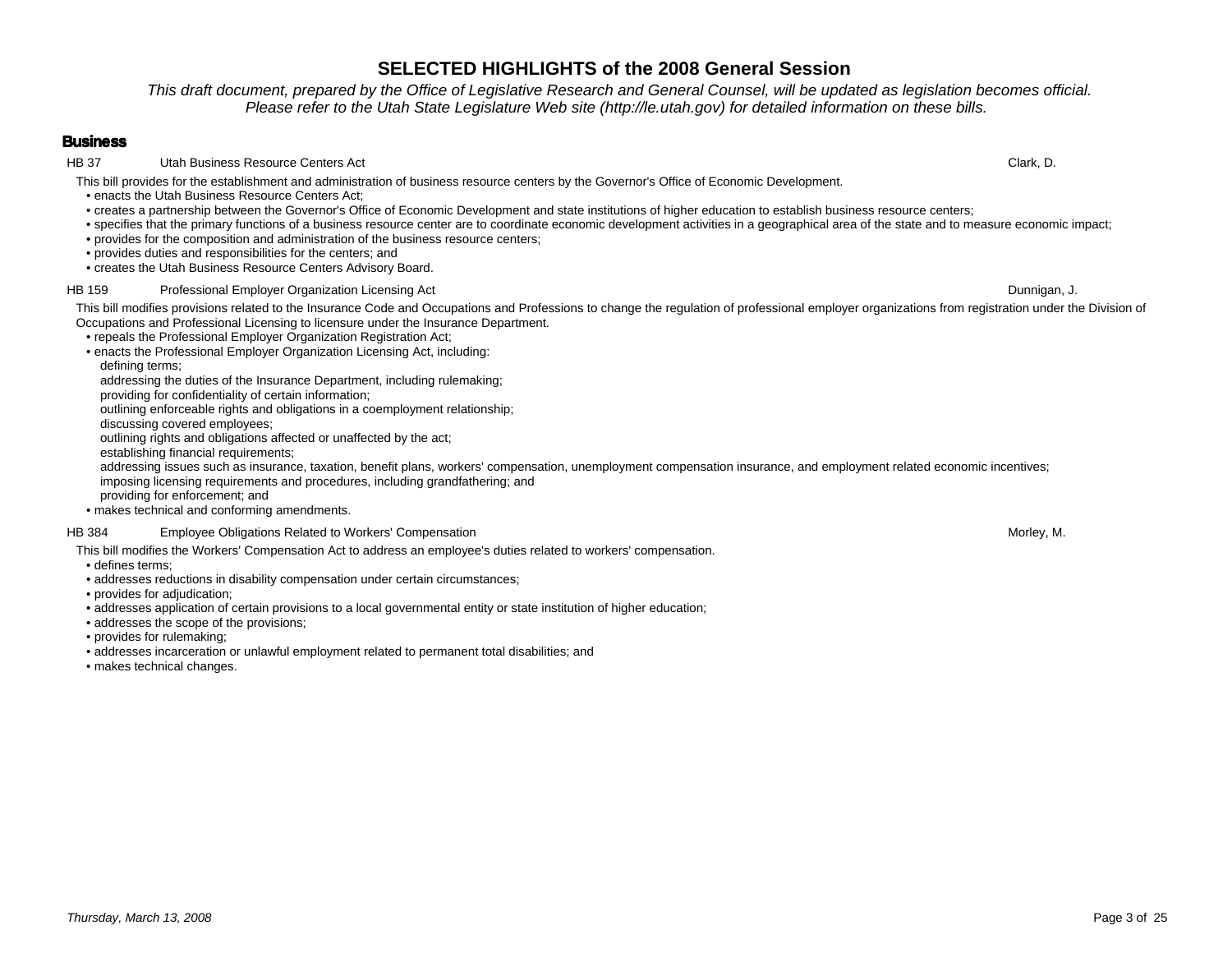This draft document, prepared by the Office of Legislative Research and General Counsel, will be updated as legislation becomes official.Please refer to the Utah State Legislature Web site (http://le.utah.gov) for detailed information on these bills.

#### SB 69 Uniform Limited Cooperative Association Act **Hillyard, L.** And The State of the Unit of the State of the Hillyard, L.

This bill enacts the Uniform Limited Cooperative Association Act.

- defines terms;
- addresses the nature, purpose, and duration of a limited cooperative association;
- outlines the relationship of the act to other law;
- provides for the adoption of various provisions governing a limited cooperative association;
- addresses voting within a limited cooperative association;
- details the nature of membership in a limited cooperative association;
- provides for meetings of a limited cooperative association;
- addresses marketing contracts between the limited cooperative association and another person;
- outlines the qualifications, election, service, and removal of a director;
- addresses liability and indemnification of a director;
- establishes requirements concerning contributions, allocations, and distributions to and by a limited cooperative association;
- provides for the dissociation of a member of a limited cooperative association;
- addresses dissolution of a limited cooperative association;
- allows a derivative action by a member of a limited cooperative association;
- provides for a foreign cooperative to do business in Utah;
- addresses the disposition of assets by a limited cooperative association;
- provides for the conversion to and from a limited cooperative association;
- addresses the merger of a limited cooperative association and another entity; and
- makes technical changes.

## **Child Care**

#### HB 73 Child Care Providers

This bill provides a screening process for the Department of Workforce Services to verify qualifications of certain child care providers by requiring criminal background checks.• provides that criminal backgrounds checks shall be performed on:

 child care providers who are not required by current law to undergo a check through the Department of Health, Bureau of Child Care Licensing, and are not a license exempt child care center or program; and

- individuals who reside in the premises where the child care is provided;
- provides for a waiver of the fingerprint submission requirement under certain circumstances;

 • allows the Utah Division of Criminal Investigation and Technical Services to give the Department of Workforce Services access to the division's data base to determine if a child care provider has been convicted of a crime;

 • provides the department with access to juvenile court records for purposes of a criminal background check of certain child care providers and individuals who reside where the child care is provided;

- • provides that a child care provider may not allow an individual who has been convicted of a felony or certain misdemeanors to:
	- provide subsidized child care; or
- reside at the premises where subsidized child care is provided;
- requires the child care provider to pay for any costs of a background check
- provides that a person who commits a severe type of child abuse or neglect shall be disqualified from receiving state funds as a child care provider; and
- • allows individuals designated by the Department of Workforce Services and approved by the Department of Human Services to have access to the Division of Child and Family Services' Licensing Information System for the purpose of checking the background of child care providers.

s and the control of the control of the control of the control of the control of the control of the control of the control of the control of the control of the control of the control of the control of the control of the co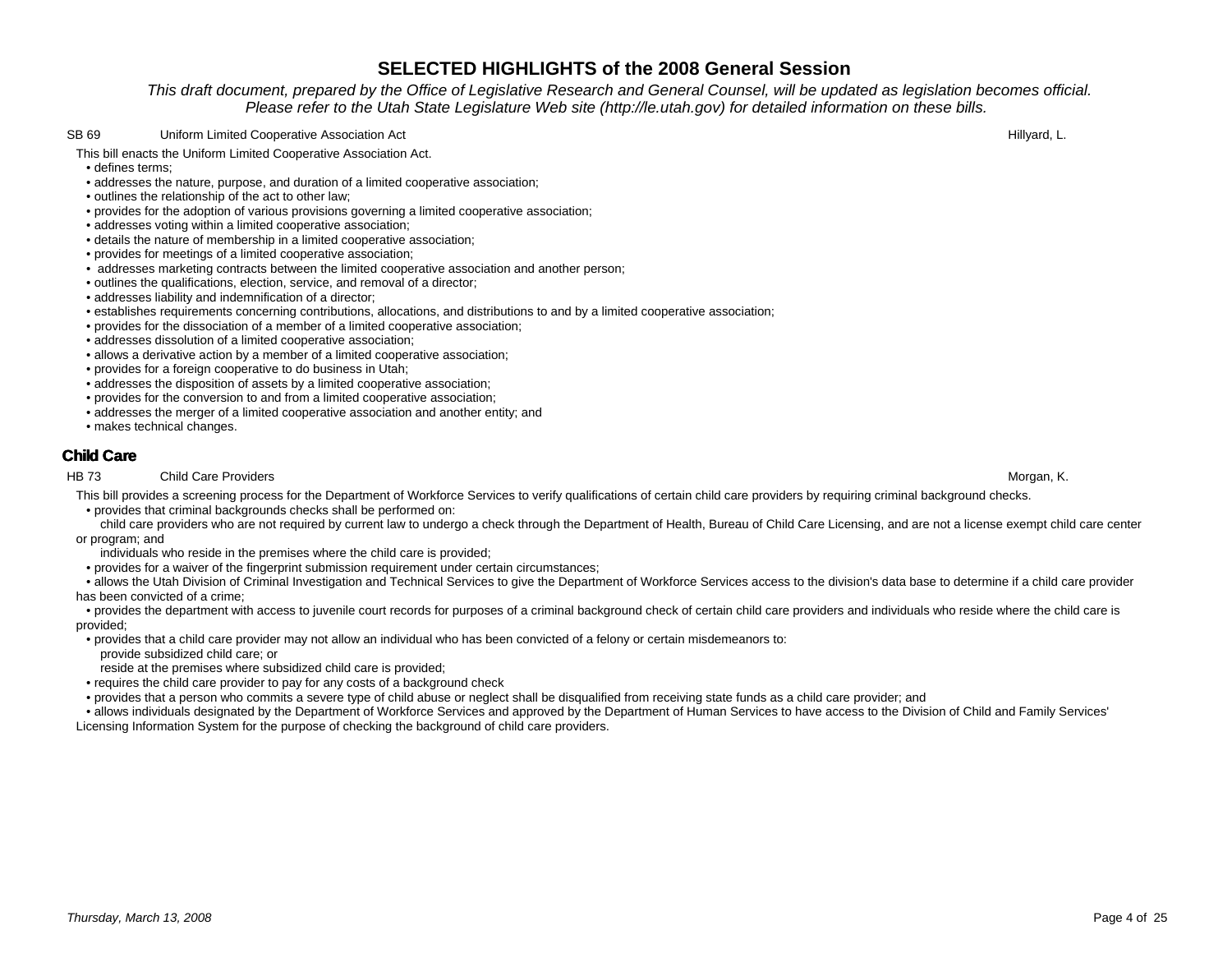This draft document, prepared by the Office of Legislative Research and General Counsel, will be updated as legislation becomes official.Please refer to the Utah State Legislature Web site (http://le.utah.gov) for detailed information on these bills.

## **Economic Development**

SB 11 Utah Venture Capital Enhancement Act Amendments

This bill modifies provisions of the Utah Venture Capital Enhancement Act related to the ability of the Utah Capital Investment Corporation to receive loans and issue debt obligations on behalf of the Utah fund of funds and the amount of aggregate outstanding contingent tax credit certificates that can be issued by the Utah Capital Investment Board.

• modifies definitions in the Utah Venture Capitol Enhancement Act;

- authorizes the Utah Capital Investment Corporation to receive loans and issue debt obligation on behalf of the Utah fund of funds;
- increases the ceiling on the amount of aggregate outstanding contingent tax credit certificates that can be issued by the Utah Capital Investment Board from \$100,000,000 to \$300,000,000;

• increases the ceiling on the redemption reserve from \$100,000,000 to \$300,000,000;

• exempts the corporation from certain statutes governing state agencies; and

• makes certain technical changes.

Jenkins, S.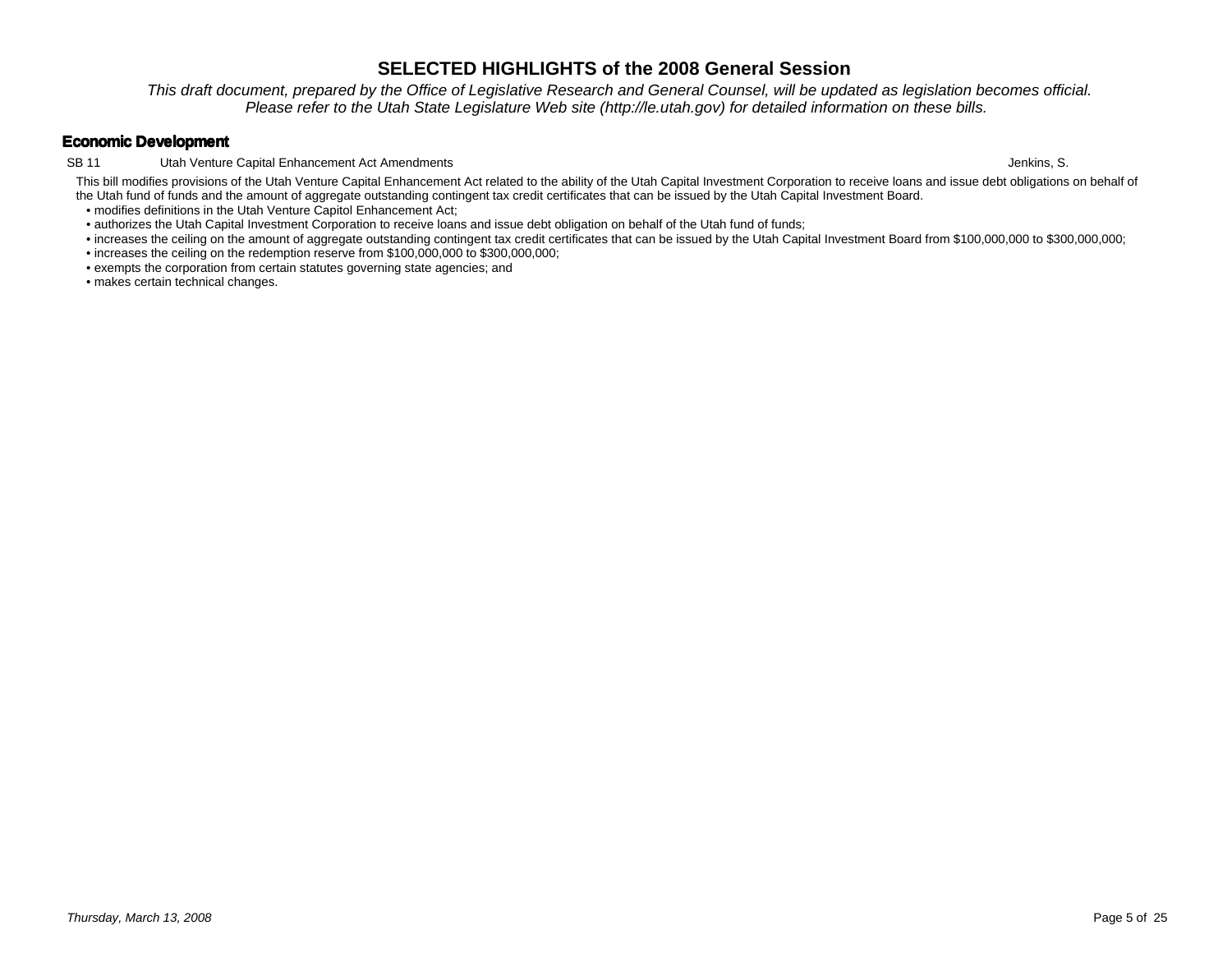This draft document, prepared by the Office of Legislative Research and General Counsel, will be updated as legislation becomes official.Please refer to the Utah State Legislature Web site (http://le.utah.gov) for detailed information on these bills.

## **Education**

HB 68 Educator Relicensure Initiativee de la contradiction de la contradiction de la contradiction de la contradiction de la contradiction de la contradiction de la contradiction de la contradiction de la contradiction de la contradiction de la contradiction

This bill creates a procedure to reinstate the license of an educator whose license has expired.

• provides for the reinstatement of an educator's license subject to:

payment of a licensing fee;

successful completion of a criminal background check; and

verification that the applicant's previous license had not been revoked, suspended, or surrendered; and

 • requires the principal of a school at which an educator whose license is reinstated is employed to provide information and training to assist the educator in performing the educator's assigned position.

## HB 349 Open Enrollment Revisions

s the contract of the contract of the contract of the contract of the contract of the contract of the contract of the contract of the contract of the contract of the contract of the contract of the contract of the contract This bill modifies provisions allowing students to attend public schools other than their school of residence.

- provides for an early and a late enrollment period during which a student may apply for enrollment in a school that is not the student's school of residence;
- establishes different open enrollment thresholds, below which a school is open for enrollment of nonresident students, for the early and late enrollment periods;
- modifies standards for accepting or rejecting an application for enrollment; and
- requires local school boards to post data on the school district's website regarding school capacity and applications for enrollment of nonresident students.

## SB 2 Minimum School Program Budget Amendments

stephenson, H. Stephenson, H. Stephenson, H. Stephenson, H. Stephenson, H. Stephenson, H. Stephenson, H. Stephenson, H. Stephenson, H. Stephenson, H. Stephenson, H. Stephenson, H. Stephenson, H. Stephenson, H. Stephenson, This bill provides funding for the Minimum School Program and other education programs.

- establishes the value of the weighted pupil unit at \$2,577;
- establishes a ceiling for the state contribution to the maintenance and operations portion of the Minimum School Program for fiscal year 2008-09 of \$2,497,012,086;
- modifies provisions related to the funding of charter schools;
- modifies requirements regarding instructional materials;
- authorizes the use of appropriations for accelerated learning programs for International Baccalaureate programs;
- modifies the positions that qualify for educator salary adjustments and increases the salary adjustments for those positions;
- esta blishes and funds the following ongoing programs:
- a pilot project using a home-based educational technology program to develop school readiness skills of preschool children;
	- a financial and economic literacy passport to track student mastery of certain concepts;

the Teacher Salary Supplement Program to provide a salary supplement to an eligible teacher;

stipends for special educators for additional days of work;

an optional grant program to provide an extended year for math and science teachers through the creation of Utah Science Technology and Research Centers;

the High-ability Student Initiative Program to provide resources for educators to enhance the academic growth of high-ability students;

the English Language Learner Family Literacy Centers Program; and

career and technical education online assessment;

• makes one-time appropriations for fiscal year 2008-09 for:

pupil transportation to and from school;

 the Beverley Taylor Sorenson Elementary Arts Learning Program to provide grants to integrate arts teaching and learning into selected schools; andclassroom supplies;

- provides a repeal date for certain pilot progra ms;
- makes nonlapsing appropriations; and
- makes technical corrections.

Page 6 of 25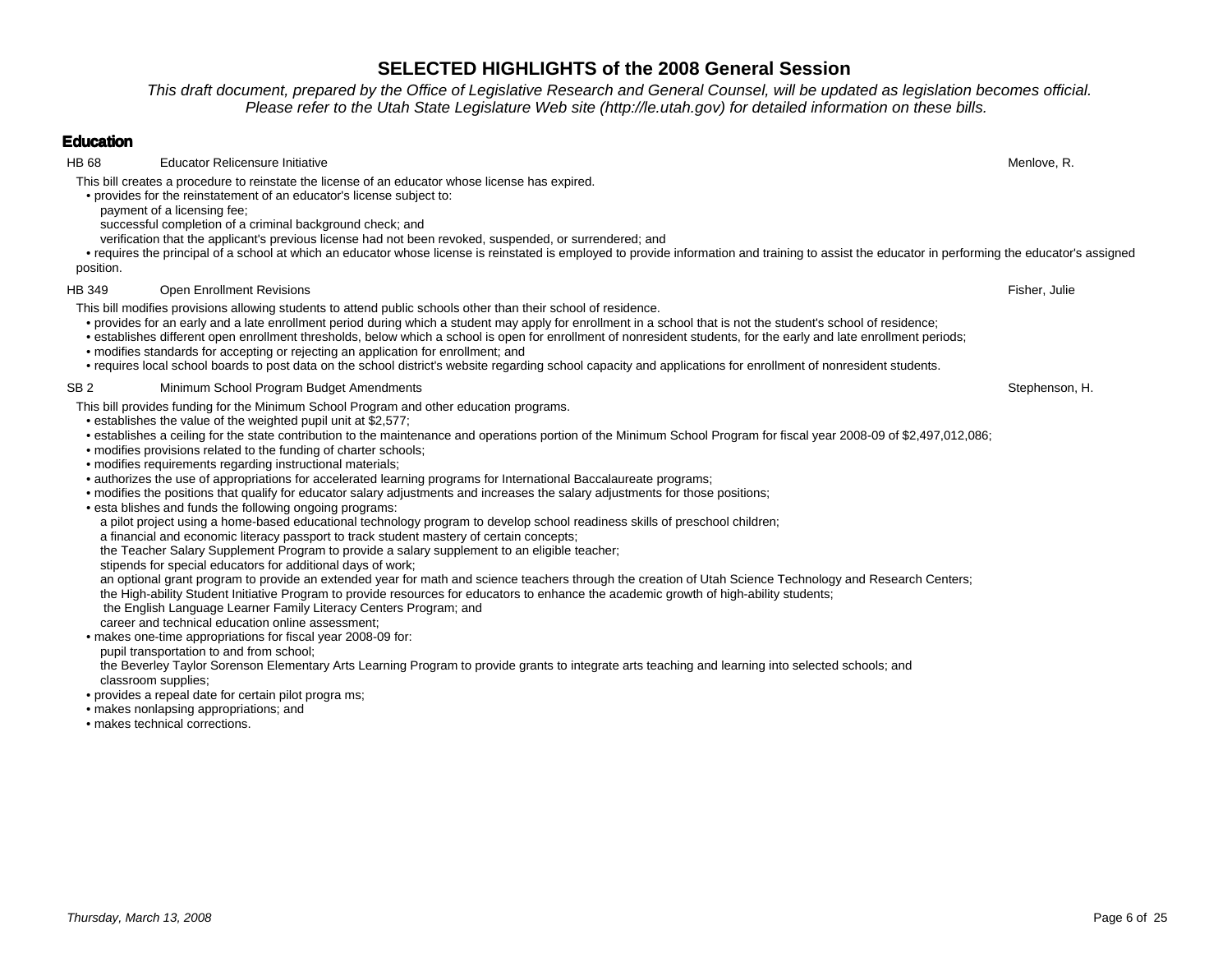This draft document, prepared by the Office of Legislative Research and General Counsel, will be updated as legislation becomes official.Please refer to the Utah State Legislature Web site (http://le.utah.gov) for detailed information on these bills.

#### SB 48 Equalization of School Capital Outlay Funding

g and the set of the set of the set of the set of the set of the set of the set of the set of the set of the set of the set of the set of the set of the set of the set of the set of the set of the set of the set of the set This bill amends the Public Education Capital Outlay Act and the Property Tax Act to modify school capital outlay funding.

• defines terms;

 • requires certain divided school districts to impose a capital outlay levy at a specified rate and allocates the revenue generated under the capital outlay levy to school districts located within the qualifying divided school district;

- changes the allocation methodology for the Capital Outlay Foundation Program;
- appropriates funding to the State Board of Education for the Capital Outlay Foundation Program and the Capital Outlay Enrollment Growth Program;

 • requires each school district in a county of the first class to levy a capital outlay levy at a specified rate and allocates the revenue generated under the capital outlay levy to school districts located in the county of the first class;

- amends truth in taxation notice and hearing requirements for school districts imposing the mandatory portion of the capital outlay levy;
- amends the calculation of the certified tax rate with respect to the capital outlay levy; and
- makes technical corrections.

#### SB 162 Federal Education Agreement Requirements

- This bill requires gubernatorial and legislative approval for certain federal education agreements that implement federal programs.
- provides definitions;
- requires gubernatorial, Legislative Management Committee, or legislative approval for certain federal education agreements that implement federal programs; and
- authorizes the governor or the Legislature to void federal education agreements lacking proper approval.

#### SB 180 Regents' Scholarship Program

B 180 Regents' Scholarship Program<br>This bill establishes the Regents' Scholarship Program to award merit scholarships to students who complete a rigorous core course of study in high school.

- modifies New Century Scholarship provisions;
- establishes the Regents' Scholarship Program, including:
- a base scholarship and supplemental scholarship awards; andscholarship qualifications, amounts, and procedures;
- establishes a Regents' Diploma Endorsement;
- requires the State Board of Regents to make certain policies; and
- makes certain appropriations nonlapsing.

#### SB 281 Use of Minimum School Program Nonlapsing Balances

This bill requires the State Board of Education to allocate certain Minimum School Program nonlapsing balances.

- requires the State Board of Education to allocate Minimum School Program nonlapsing balances to provide:
- one-time signing bonuses for new educators; and
- one-time performance-based compensation; and
- makes technical corrections.

stephenson, H. Stephenson, H. Stephenson, H. Stephenson, H. Stephenson, H. Stephenson, H. Stephenson, H. Stephenson, H. Stephenson, H. Stephenson, H. Stephenson, H. Stephenson, H. Stephenson, H. Stephenson, H. Stephenson,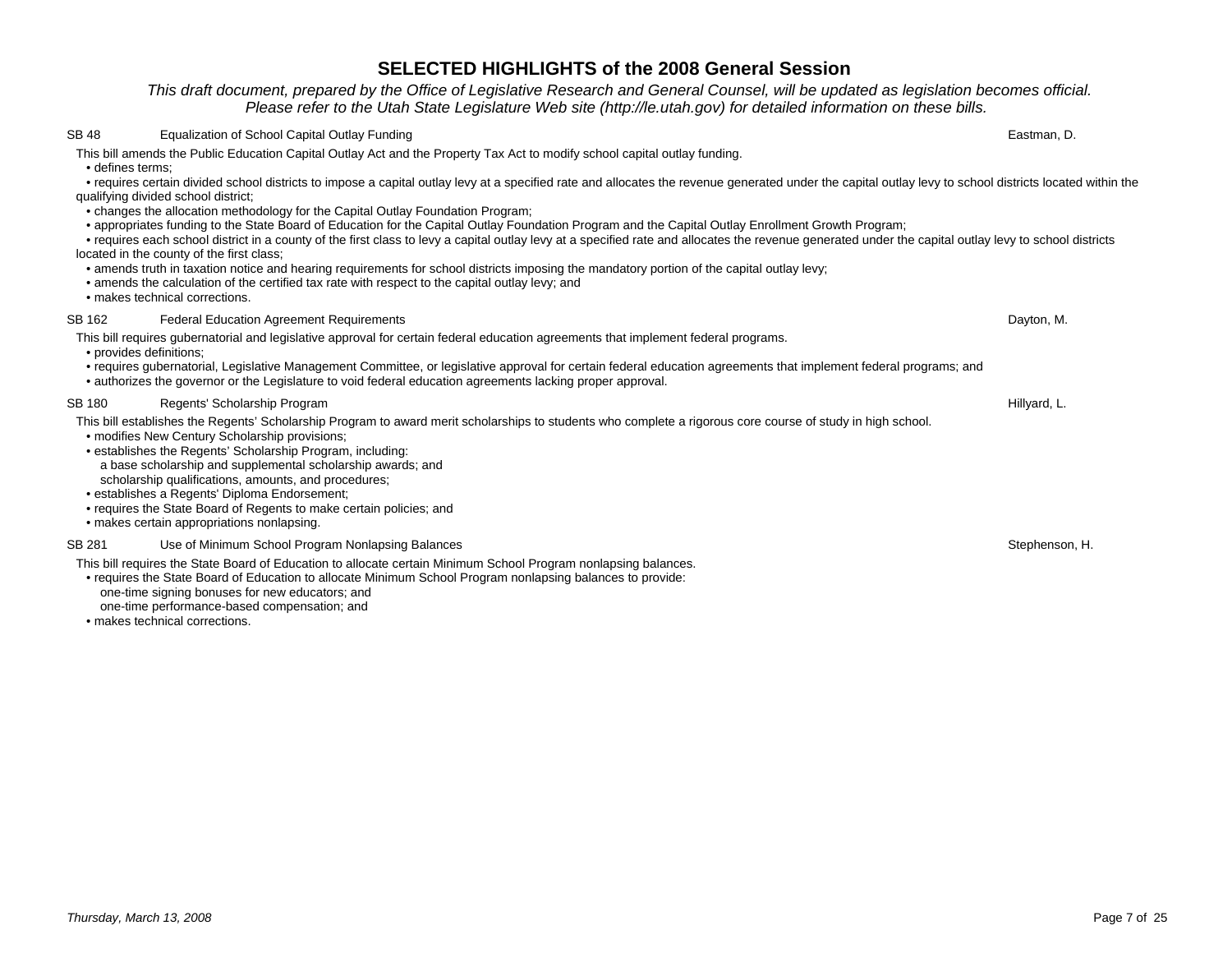This draft document, prepared by the Office of Legislative Research and General Counsel, will be updated as legislation becomes official.Please refer to the Utah State Legislature Web site (http://le.utah.gov) for detailed information on these bills.

## **Elections**

HB 29 Election Law - Financial Reporting

This bill modifies election financial reporting provisions in the Election Code, the Municipal Code, and Title 17, Counties.

 • requires municipalities and counties to make campaign finance disclosure statements that are filed by candidates for elective office available for public copying and inspection no later than the working day following the date of filing;

- requires municipalities and counties to either:
- post an electronic copy or the contents of the disclosure statement on the municipality's or county's website and provide the link to the lieutenant governor's office; or
- submit a copy of the statement for posting on the lieutenant governor's campaign finance disclosure website;

 • expands the regulation of political issues committees to include committees that receive contributions or make expenditures in relation to local ballot issues, instead of only statewide ballot issues;

 • expands the regulation of political action committees to include committees that receive contributions or make expenditures to influence the election of a candidate for county or munici pal office;

• clarifies definitions;

- requires the lieutenant governor to make campaign finance disclosure statements available for public copying and inspection no later than the working day following the date of filing;
- provides a statutory requirement for the lieutenant governor to post campaign finance disclosure statements on the Internet;
- requires the lieutenant governor to post each campaign finance statement that is provided by a municipality or a county on its website; and

• makes technical changes.

#### HB 126 Election Law - Ballot Proposition AmendmentsJohnson, C.

This bill modifies ballot proposition numbering requirements under the Election Code.

- modifies definitions;
- requires that the certified ballot titles of ballot propositions or ballot questions be submitted to the election officer before a set time before each election;
- requires that proposed constitutional amendments appearing on a ballot be identified by a letter of the alphabet;
- provides that bond issues on the ballot are identified by a title as provided according to procedures in Title 11, Chapter 14, Local Government Bonding Act;

 • requires that all state and local ballot propositions, including opinion questions, state and local initiatives, state and local referendums, and other ballot issues appearing on the ballot, be identified by a unique number assigned by the lieutenant governor;

- provides that numbers for ballot propositions be assigned by the lieutenant governor in the order that each number request is received;
- provides procedures for determining whether similar ballot issues should be assigned the same number;
- eliminates duplicate references; and
- makes technical changes.

### HB 238 Campaign Finance Filing Requirements

This bill modifies the Election Code, the Utah Municipal Code, and provisions related to counties in order to amend certain requirements for compliance with election-related financial reporting provisions.

• requires strict compliance for filing deadlines when a petition is brought to the district court regarding compliance with campaign and judicial retention election finance reporting provisions;

 • requires the election filing officer to provide each person that files a valid declaration of candidacy with a copy of current campaign financial disclosure laws and to inform the person that failureto comply will result in disqualification as a candidate and removal of the person's name from the ballot;

 • requires the person filing, in the declaration of candidacy, to promise to file all financial disclosure reports as required by law and to acknowledge that failure to do so will result in the person's disqualification for the office and removal of the person's name from the ballot; and

• makes technical changes.

g and the state of the state of the state of the state of the state of the state of the Daw, B. Daw, B.

s and the control of the control of the control of the control of the control of the control of the control of the control of the control of the control of the control of the control of the control of the control of the co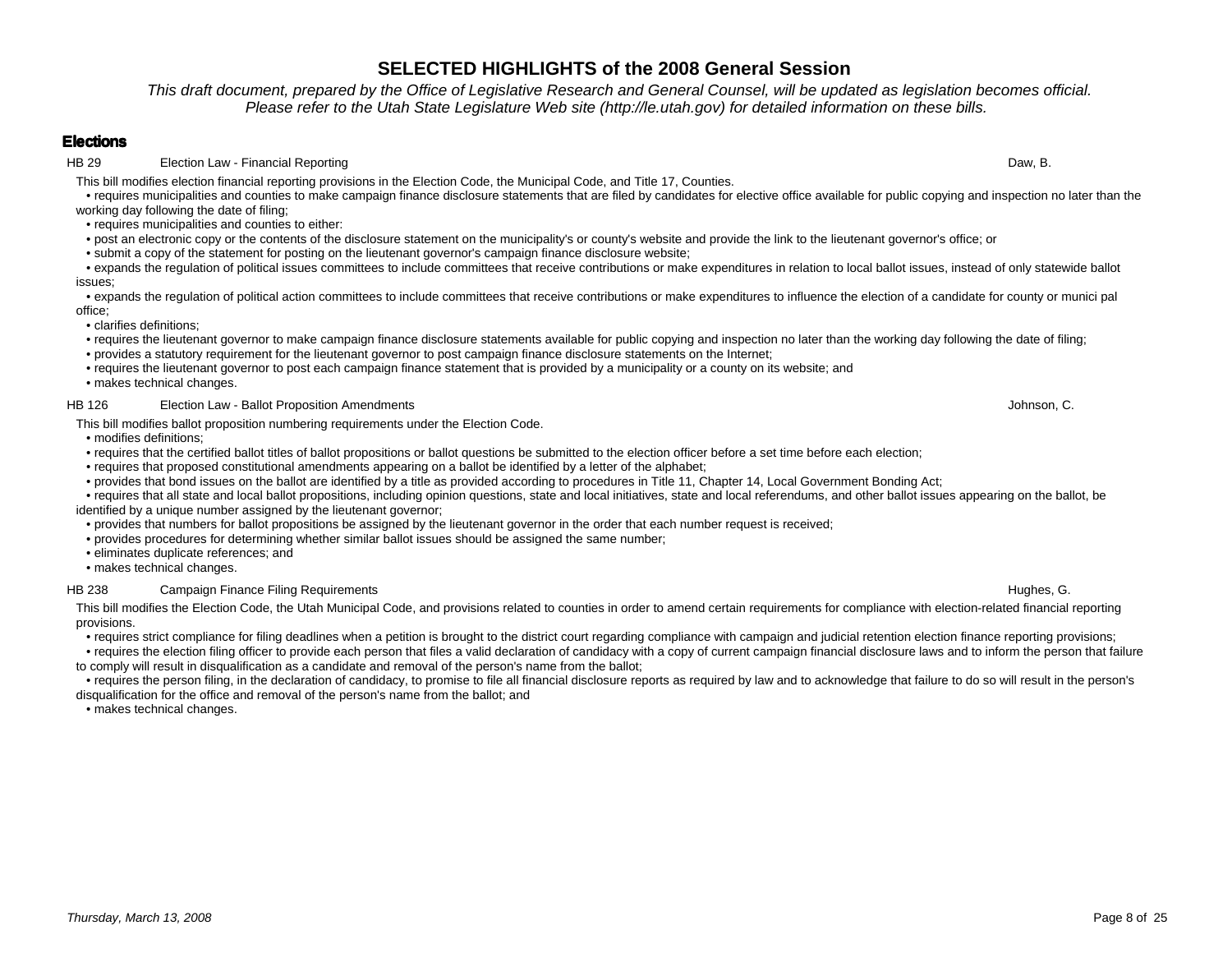This draft document, prepared by the Office of Legislative Research and General Counsel, will be updated as legislation becomes official.Please refer to the Utah State Legislature Web site (http://le.utah.gov) for detailed information on these bills.

## **Energy**

**HB 198** State Agency Energy Efficiency

This bill enacts and amends provisions relating to state agency energy efficiency.

• requires the Legislature, subject to future budget constraints, to retain energy savings in a state agency's appropriation;

- creates a revolving loan fund to lend monies to state agencies to finance energy efficiency measures;
- establishes a sunset date for certain provisions of the bill; and makes technical corrections.

### SB 202 Energy Resource and Carbon Emission Reduction Initiative

This bill provides that an electrical corporation or municipal electric utility maintain a percentage of electricity sold in the form of renewable energy resources and makes other changes concerning the acquisition of energy resources.

• addresses independent and qualifying power producers;

• addresses the application of Title 54, Chapter 17, Energy Resource Procurement Act, to certain renewable energy resources;

• defines terms;

 • provides that 20% of an electrical corporation's or municipal electric utility's adjusted retail electric sales beginning in the year 2025 come from qualifying electricity, including renewable energyresources, if cost effective;

- provides for the issuance and recognition of a renewable energy certificate for certain electrical generation and actions by an energy user;
- requires plans and reports concerning an electrical corporation's or municipal electric utility's progress in acquiring qualifying electricity;
- addresses cost recovery for certain energy resources;

• requires certain state agencies to make rules concerning carbon capture and geological storage of captured carbon emissions; and

• makes technical changes.

y and the set of the set of the set of the set of the set of the set of the set of the set of the set of the set of the set of the set of the set of the set of the set of the set of the set of the set of the set of the set

e behavior of the state of the state of the state of the state of the Bramble, C.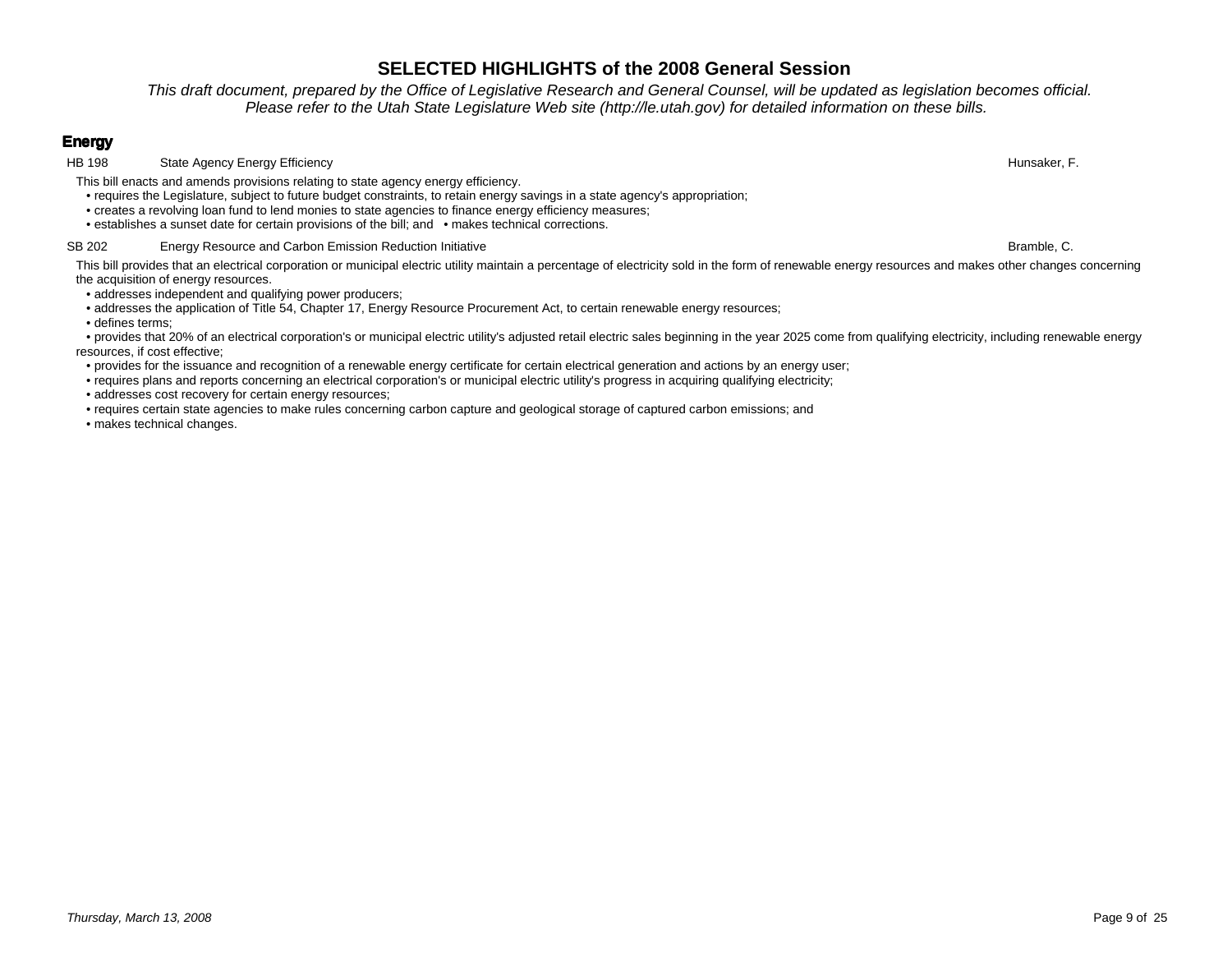.This draft document, prepared by the Office of Legislative Research and General Counsel, will be updated as legislation becomes official.<br>Please refer to the Utah State Legislature Web site (http://le.utah.gov) for detail

# **Government Operations (State Issues)**

| HB 5            | Revenue Bond, Capital Facility, and Property Acquisition Authorizations                                                                                                                                                                                                                                                                                                                                                                                                                                                                                                                                                                                                        | Garn, K.    |
|-----------------|--------------------------------------------------------------------------------------------------------------------------------------------------------------------------------------------------------------------------------------------------------------------------------------------------------------------------------------------------------------------------------------------------------------------------------------------------------------------------------------------------------------------------------------------------------------------------------------------------------------------------------------------------------------------------------|-------------|
|                 | This bill authorizes certain state agencies and higher education institutions to issue revenue bonds, build capital facilities using agency or institutional funds, transfer capital facilities monies<br>between funds, or acquire or exchange property.<br>• authorizes the issuance of revenue bonds by the State Building Ownership Authority and the State Board of Regents;<br>• authorizes other capital facility construction to be funded from agency or institutional funds;<br>• authorizes the transfer of certain higher education capital facilities monies from one fund to another; and<br>• authorizes the acquisition or exchange of certain state property. |             |
| HB 63           | Recodification of Title 63 State Affairs in General                                                                                                                                                                                                                                                                                                                                                                                                                                                                                                                                                                                                                            | Aagard, D.  |
|                 | This bill modifies Title 63, State Affairs in General, by recodifying and renumbering the content of the title to other parts of the code.<br>• renumbers and moves almost all chapters in Title 63 to different or new titles, chapters, and parts of the code;<br>• creates new titles into which many chapters of Title 63 are renumbered and moved;<br>• renumbers and moves several other chapters to related titles of the code;<br>• amends cross-references to coincide with renumbering of sections;<br>• repeals certain redundant provisions; and<br>· makes technical changes.                                                                                     |             |
| SB <sub>4</sub> | General Obligation Bond Authorization                                                                                                                                                                                                                                                                                                                                                                                                                                                                                                                                                                                                                                          | Jenkins, S. |
|                 | This bill authorizes the issuance of general obligation bonds for certain capital facilities and repeals obsolete authorizations.<br>• modifies the bonding code by authorizing the issuance and sale of general obligation bonds by the State Bonding Commission for capital facilities;<br>• specifies the use of the general obligation bond proceeds and the manner of issuance;<br>• repeals obsolete general obligation bond issuance authorizations; and<br>• provides expressions of legislative intent.                                                                                                                                                               |             |
| SB <sub>5</sub> | <b>Executive Compensation Revisions</b>                                                                                                                                                                                                                                                                                                                                                                                                                                                                                                                                                                                                                                        | Bramble, C. |
|                 | This bill increases compensation for the state's constitutional officers and adds two positions to the list of appointed executives.<br>• increases compensation for the governor, lieutenant governor, attorney general, state treasurer, and state auditor;<br>• provides that the state auditor's salary is 95% of the governor's salary;<br>• adds the executive directors of the Department of Veterans Affairs and the Utah Sports Authority to the list of appointed executives whose salary is governed by the appointed executives<br>compensation plan; and<br>· makes technical corrections.                                                                        |             |
| <b>SB 112</b>   | Legislative Space in the Capitol                                                                                                                                                                                                                                                                                                                                                                                                                                                                                                                                                                                                                                               | Bramble, C. |
|                 | This bill amends the provisions regarding legislative space in the State Capitol.<br>• amends provisions regarding legislative space in the State Capitol.                                                                                                                                                                                                                                                                                                                                                                                                                                                                                                                     |             |
| <b>SB 144</b>   | Parameters on Governor's Ability to Enter Agreements Binding the State                                                                                                                                                                                                                                                                                                                                                                                                                                                                                                                                                                                                         | Jenkins, S. |
|                 | This bill requires legislative approval of certain interstate agreements.<br>· provides definitions:<br>• requires legislative approval of certain interstate agreements entered into on or after May 5, 2008; and<br>• provides certain exceptions.                                                                                                                                                                                                                                                                                                                                                                                                                           |             |
| <b>SB 225</b>   | Gubernatorial and Legislative Space in the Capitol                                                                                                                                                                                                                                                                                                                                                                                                                                                                                                                                                                                                                             | Bramble, C. |
|                 | This bill amends and enacts provisions regarding the governor's and the Legislature's space in the State Capitol.<br>• amends and enacts provisions regarding the governor's space in the State Capitol;<br>• amends provisions relating to legislative space to make conforming changes;<br>• amends provisions relating to the shared governor area and legislative area;<br>• amends and enacts provisions regarding sharing certain governor area with the State Capitol Preservation Board; and                                                                                                                                                                           |             |

• makes technical amendments.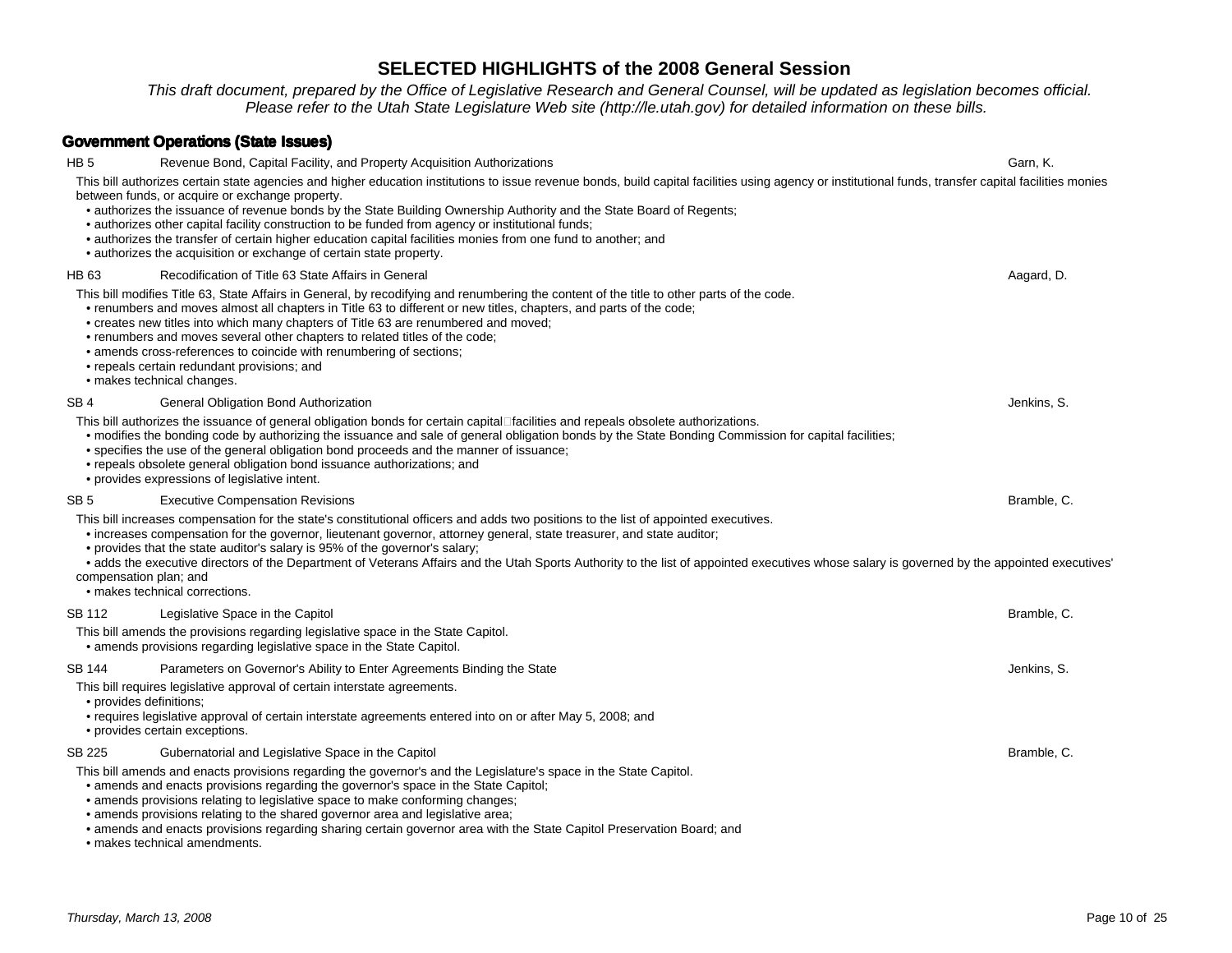This draft document, prepared by the Office of Legislative Research and General Counsel, will be updated as legislation becomes official.Please refer to the Utah State Legislature Web site (http://le.utah.gov) for detailed information on these bills.

### **Health**

**HB 47** Standards for Electronic Exchange of Clinical Health Information n Menlove, R.

This bill adds to the duties of the Department of Health.

• authorizes the Department of Health to adopt standards for the electronic exchange of clinical health information;

• defines terms;

• authorizes the department to require individuals who elect to participate in an electronic exchange of clinical health information to use the standards adopted by the department;

 • requires the department to report to the Legislature's Health and Human Services Interim Committee concerning the adoption of the standards for the electronic exchange of clinical health information; and

• coordinates rulemaking authority between the Department of Health and the Insurance Department.

### HB 133 Health System Reform

 Clark, D. This bill requires the Department of Health, the Insurance Department, and the Governor's Office of Economic Development to work with the Legislature to develop the state's strategic plan for health system reform.

 • directs the Department of Health to work with the Insurance Department, the Department of Workforce Services, the Governor's Office of Economic Development, and the Legislature to develop a state strategic plan for health system reform;

- requires the Insurance Department to participate in the development of the state's strategic plan for health system reform;
- requires the Insurance Department to:

work with insurers to develop standards for health insurance applications and compatible electronic systems;

facilitate a private sector method of collection of premium payments from multiple sources; and

encourage health insurers to develop health insurance products that meet certain criteria;

• changes the threshold at which an individual qualifies for the state's Comprehensive Health Insurance Pool;

• changes the eligibility for the individual market so that:

 if Utah's Premium Partnership for Health Insurance may be used to help purchase an individual policy, an insurer may not deny coverage based on the individual's use of a premium subsidy; and

eligibility for Utah's Premium Partnership for Health Insurance is a qualifying event for coverage under an employer plan;

• requires the Department of Workforce Services to participate in the development of the strategic plan for health system reform;

• enacts the "Health System Reform Act" which:

 requires the Governor's Office of Economic Development to serve as the coordinating entity to work with the executive branch agencies, and to report to and assist the Legislature with the state's strategic plan for health system reform; and

describes the state's strategic plan for health system reform and the time line for implementing the strategic plan; and

• establishes the Health System Reform Legislative Task Force to develop and implement the state's strategic plan for health system reform.

#### HB 326 Children's Health Insurance Program - Open Enrollment Curtis, G. Curtis, G. Curtis, G. Curtis, G. Curtis, G.

This bill amends the Utah Children's Health Insurance Act.

• makes technical drafting amendments;

 • requires the Department of Health to keep enrollment in the Children's Health Insurance Program open so that an eligible child who applies for coverage under the Children's Health Insurance Program can enroll in the program; and

• designates the appropriations to the Utah Children's Health Insurance Program as non-lapsing appropriations.

### HB 445 Nursing Home Amendments

s the controller of the controller of the controller of the controller of the controller of the controller of the controller of the controller of the controller of the controller of the controller of the controller of the This bill amends the Long-term Care Facility Medicaid Certification part of the Medical Assistance chapter of the Health Code.

- permits a Medicaid nursing care facility program to transfer or sell a license for a Medicaid bed to another entity;
- establishes certain requirements that must be met to transfer a license for a Medicaid bed; and
- reduces the total number of licensed Medicaid beds in the state by applying a conversion factor to the licenses for Medicaid certified beds that are transferred.

### SB 66 Uniform Emergency Volunteer Health Practitioners Act **Network Construction Construction** Hillyard, L.

This bill enacts provisions governing licensed practitioners from outside of the state who come to Utah to provide health and veterinary services in response to declared emergencies in Utah.• defines terms;

- provides for the registration and regulation of volunteer health practitioners from outside of Utah;
- authorizes Utah to regulate, direct, and restrict the scope and extent of services provided by volunteer health practitioners;
- provides limitations on the civil liability exposure of volunteer health practitioners; and

• allows volunteer health practitioners who suffer injury or death while providing services the option to elect workers' compensation benefits as an exclusive remedy.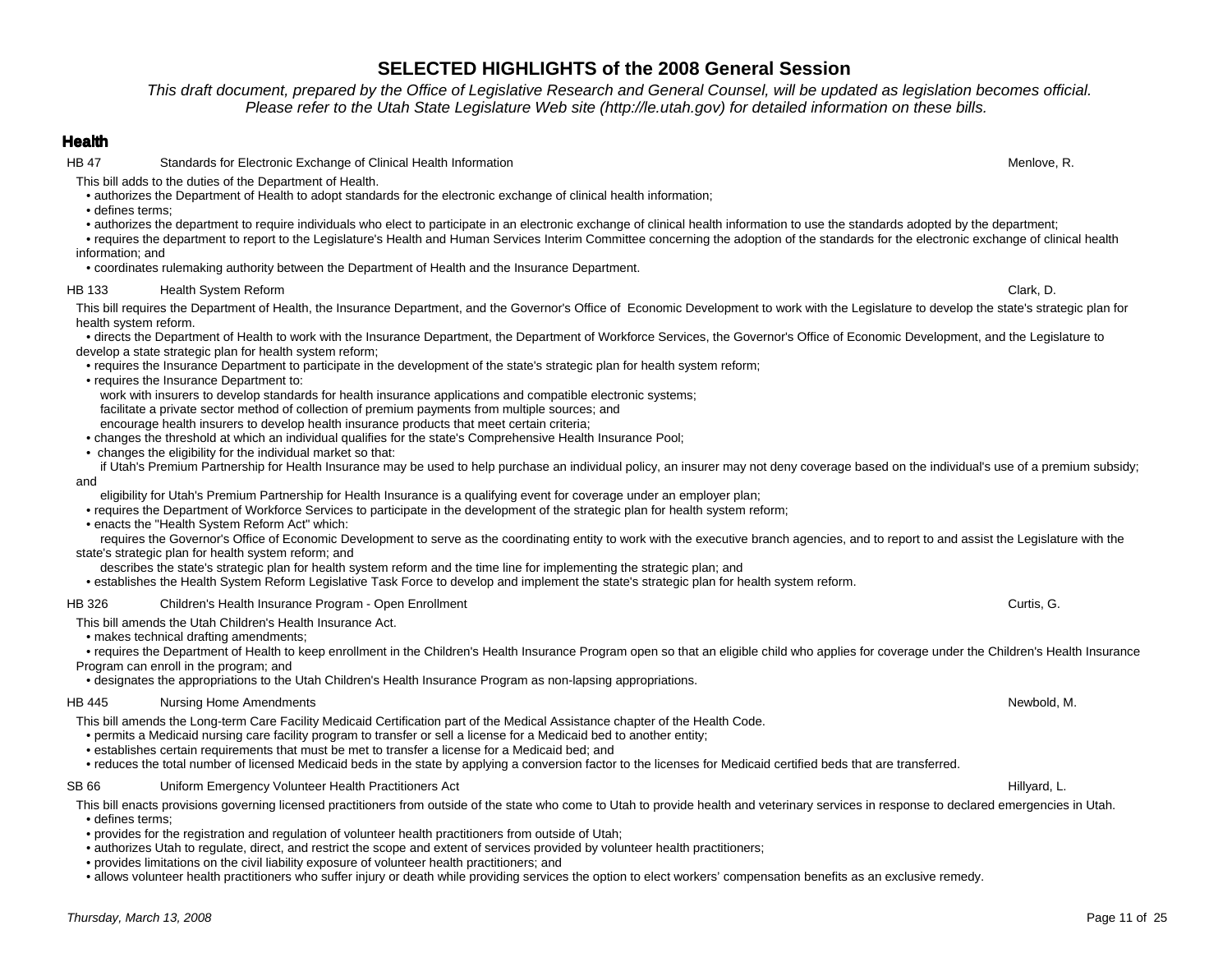This draft document, prepared by the Office of Legislative Research and General Counsel, will be updated as legislation becomes official.Please refer to the Utah State Legislature Web site (http://le.utah.gov) for detailed information on these bills.

## **Human Services**

HB 36 Child Welfare Amendments

This bill amends background check and child placement provisions in the Utah Human Services Code and the Juvenile Court Act of 1996.• defines terms;

 • provides that the requirement that a child in state custody may not be placed with a prospective foster or adoptive parent until the Department of Human Services conducts a comprehensive background check, does not prohibit the Division of Child and Family Services or a court placing the child with a noncustodial parent, or with a relative, pending further investigation of the appropriateness of the placement;

- provides exceptions to certain background check requirements if the exceptions are permitted by federal law or rule;
- modifies background check requirements for prospective foster or adoptive placements;
- clarifies the rulemaking authority of the Office of Licensing, within the Department of Human Services;
- provides that priority shall be given for placing a child with a noncustodial parent, relative, or friend, over placing the child in a shelter;
- modifies provisions relating to the placement and custody of a child who has been removed from the custody of the child's parents;

 • provides that, in order to be considered a "willing relative or friend" for purposes of determining placement of a child following a shelter care hearing, the friend or relative must be willing to cooperate with the child's permanency goal;

• describes the limited background check or investigation that must be completed before a child in state custody is placed with a noncustodial parent or relative; and

• makes technical changes.

## **Immigration**

SB 81 **Illegal Immigration** 

This bill deals with provisions related to the immigration status of individuals within the state.

 • requires a county sheriff to make a reasonable effort to determine the citizenship status of a person confined to a county jail for a period of time and to verify the immigration status of a confined foreign national, and makes it a rebuttable presumption, for the purpose of determining the grant or issuance of a bond, that a person verified by the sheriff's efforts as a foreign national not lawfully admitted into the United States is at risk of flight;

• provides that the Alcoholic Beverage Control Commission may not grant a restaurant liquor license or private club license to a person who is not lawfully present in the United States;

 • provides for the creation and issuance of identification documents and requires that those identification documents issued by public entities go only to United States citizens, nationals, or legal permanent resident aliens with certain exceptions;

 • provides for exceptions to the issuance of identification documents by public entities based on valid documentation of certain approved or pending immigration status and places time period restrictions on the length of validity of the documents;

• requires public employers to register with and use a Status Verification System to verify the federal authorization status of a new employee;

 • beginning July 1, 2009, provides that a public employer may not enter into a contract for the physical performance of services within the state with a contractor unless the contractor registers and participates in the Status Verification System to verify the work eligibility status of the contractor's new employees;

• provides that it is unlawful to discharge a lawful employee while retaining an unauthorized alien in the same job category;

 • requires an agency or political subdivision of the state to verify the lawful presence in the United States of an individual who has applied for a state or local public benefit, as defined by federallaw, or a federal public benefit that is administered by the agency or the political subdivision and provides for exceptions;

 • requires an applicant for a state or local public benefit to certify the applicant's lawful presence in the United States, and provides penalties for making a false, fictitious, or fraudulent statement or representation in the certification;

 • provides, subject to the availability of funding, for the establishment of a Fraudulent Documents Identification Unit by the attorney general for the primary purpose of investigating, apprehending, and prosecuting individuals who participate in the sale or distribution of fraudulent identification documents created and prepared for individuals who are unlawfully residing within the state;

 • requires the attorney general to negotiate a Memorandum of Understanding with the United States Department of Justice or the United States Department of Homeland Security for the enforcement of federal immigration and customs laws within the state by state and local law enforcement personnel;

 • prohibits a unit of local government from enacting an ordinance or policy that limits or prohibits a law enforcement officer or government employee from communicating or cooperating with federal officials regarding the immigration status of a person within the state; and

• makes it a class A misdemeanor for a person to:

 transport into this state or for a distance of 100 miles within the state an alien for commercial advantage or private financial gain, knowing that the alien is in the United States in violation of federal law, in furtherance of the illegal presence in the United States; or

 conceal, harbor, or shelter from detection an alien, in a place within this state for commercial advantage or private financial gain, knowing or in reckless disregard of the fact that the alien is in the United States in violation of federal law.

n and the control of the control of the control of the control of the control of the control of the control of the control of the control of the control of the control of the control of the control of the control of the co

s the contract of the contract of the contract of the contract of the contract of the contract of the contract of the contract of the contract of the contract of the contract of the contract of the contract of the contract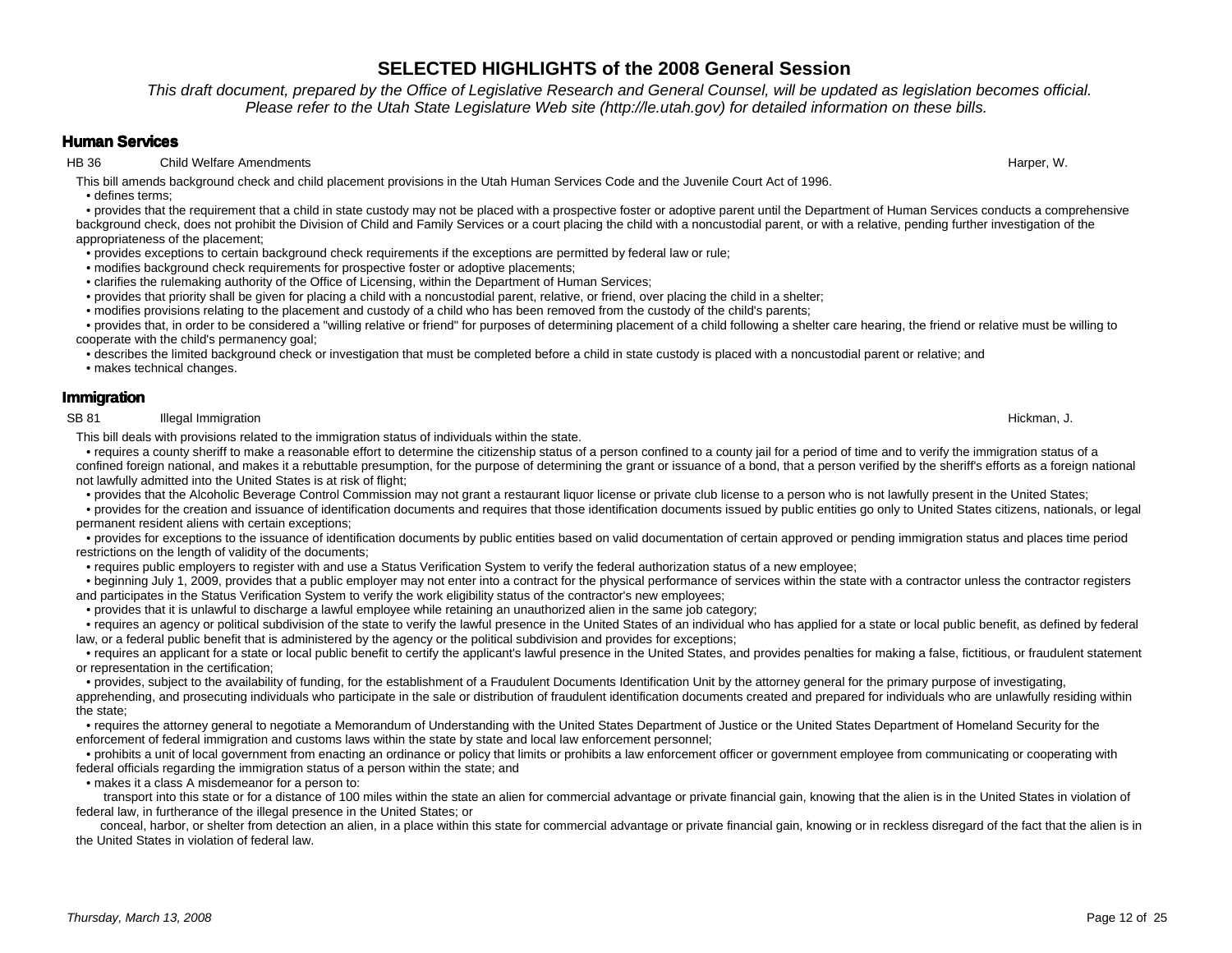This draft document, prepared by the Office of Legislative Research and General Counsel, will be updated as legislation becomes official.Please refer to the Utah State Legislature Web site (http://le.utah.gov) for detailed information on these bills.

### **Indian Affairs**

HB 352 Amendments Related to Monies Derived from Navajo Nation Reservation Lands in Utah

h Clark, D. This bill modifies provisions related to the repealed Navajo Trust Fund and the Navajo Revitalization Fund Act to provide for a transition until Congress designates a new recipient of Utah Navajo royalties.

• addresses definitions;

• modifies the structure of the revitalization fund board;

• modifies a matching requirement related to powers and activities of the board;

 • provides for a transition process until Congress designates a new recipient of Utah Navajo royalties, including imposing one or more obligations on the governor, state auditor, state treasurer, and divisions of the Department of Administrative Services;

• clarifies the revitalization fund's exemption from legislative approval for a capital development project; and

• makes technical and conforming amendments.

HCR 4 Concurrent Resolution Encouraging Congressional Action to Designate a New Recipient of Royalties from Navajo Reservation Lands in Utah Clark, D.

This concurrent resolution addresses the removal of the state as the recipient of certain oil and gas royalties from the San Juan County portion of the Navajo reservation.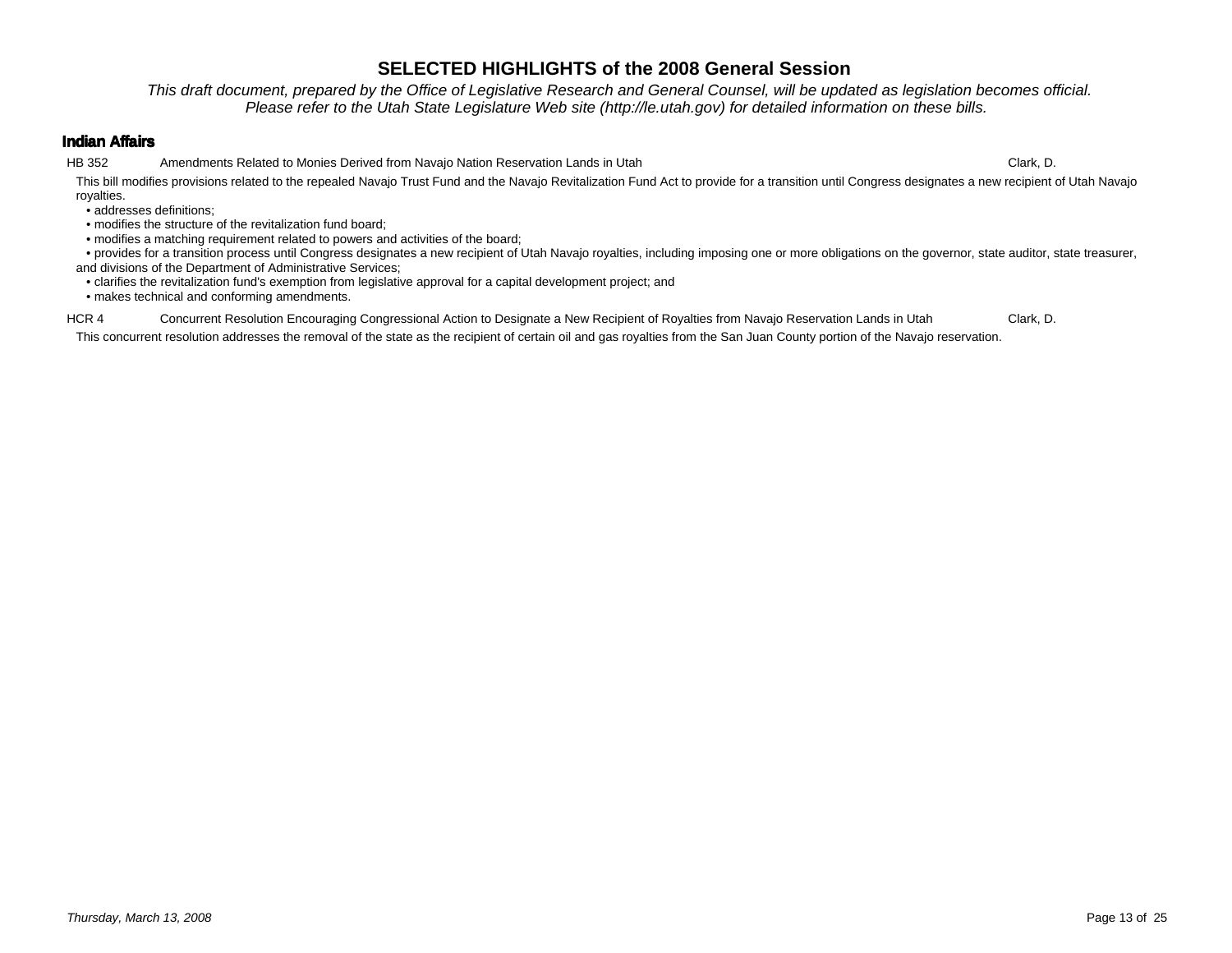.This draft document, prepared by the Office of Legislative Research and General Counsel, will be updated as legislation becomes official.<br>Please refer to the Utah State Legislature Web site (http://le.utah.gov) for detail

## **Judicial Code**

| HB 78  | Title 78 Recodification and Revision                                                                                                                 | Biskupski, J. |
|--------|------------------------------------------------------------------------------------------------------------------------------------------------------|---------------|
|        | This bill is a Recodification, Revision, and Renumber of Title 78, Utah Code Annotated, 1953.                                                        |               |
|        | • creates new two new titles within the Utah Code;                                                                                                   |               |
|        | . Title 78A - Judiciary and Judicial Administration, which includes:                                                                                 |               |
|        | Chapter 1: Judiciary;                                                                                                                                |               |
|        | Chapter 2: Administration;                                                                                                                           |               |
|        | Chapter 3: Supreme Court;<br>Chapter 4: Court of Appeals;                                                                                            |               |
|        | Chapter 5: District Court;                                                                                                                           |               |
|        | Chapter 6: Juvenile Court;                                                                                                                           |               |
|        | Chapter 7: Justice Court;                                                                                                                            |               |
|        | Chapter 8: Small Claims Court;                                                                                                                       |               |
|        | Chapter 9: Attorneys;                                                                                                                                |               |
|        | Chapter 10: Judicial Selection Act; and                                                                                                              |               |
|        | Chapter 11: Judicial Conduct Commission;                                                                                                             |               |
|        | . Title 78B - Judicial Code, which includes:                                                                                                         |               |
|        | Chapter 1: Juries and Witnesses;                                                                                                                     |               |
|        | Chapter 2: Statutes of Limitations;<br>Chapter 3: Actions and Venue;                                                                                 |               |
|        | Chapter 4: Limitations on Liability;                                                                                                                 |               |
|        | Chapter 5: Procedure and Evidence;                                                                                                                   |               |
|        | Chapter 6: Particular Proceedings;                                                                                                                   |               |
|        | Chapter 7: Protective Orders;                                                                                                                        |               |
|        | Chapter 8: Miscellaneous;                                                                                                                            |               |
|        | <b>Chapter 9: Post-Conviction Remedies Act:</b>                                                                                                      |               |
|        | Chapter 10: Utah Uniform Mediation Act;                                                                                                              |               |
|        | Chapter 11: Utah Uniform Arbitration Act;                                                                                                            |               |
|        | Chapter 12: Utah Child Support Act;                                                                                                                  |               |
|        | Chapter 13: Utah Uniform Child Custody Jurisdiction and Enforcement Act;                                                                             |               |
|        | Chapter 14: Uniform Interstate Family Support Act;<br>Chapter 15: Utah Uniform Parentage Act; and                                                    |               |
|        | Chapter 16: Utah Uniform Child Abduction Prevention Act; and                                                                                         |               |
|        | • makes other technical and stylistic changes.                                                                                                       |               |
|        |                                                                                                                                                      |               |
| HB 92  | <b>Garnishment Amendments</b>                                                                                                                        | Draxler, J.   |
|        | This bill allows a person who is wrongfully served with a writ of garnishment to recover from the plaintiff.                                         |               |
|        | • allows a person wrongfully served with a writ of garnishment to ask the court for redress from the plaintiff in an amount up to \$1,000; and       |               |
|        | • provides guidelines for the court to determine whether the plaintiff was diligent in determining the identity and location of the judgment debtor. |               |
| SB 72  | <b>Justice Court Amendments</b>                                                                                                                      | Hillyard, L.  |
|        | This bill modifies the selection and retention of justice court judges, and makes other changes.                                                     |               |
|        | • provides for a performance evaluation and retention process for all justice court judges;                                                          |               |
|        | • amends the jurisdiction of the district court;                                                                                                     |               |
|        | • specifies compensation for justice court judges; and                                                                                               |               |
|        | • creates a county-wide judicial nominating commission to fill vacancies in justice courts.                                                          |               |
| SB 277 | Post-conviction Remedies Act Revisions                                                                                                               | Bell, G.      |
|        | This bill amends the Post-Conviction Remedies Act.                                                                                                   |               |
|        | • establishes procedures and requirements for post-conviction actions by a person convicted of a criminal offense.                                   |               |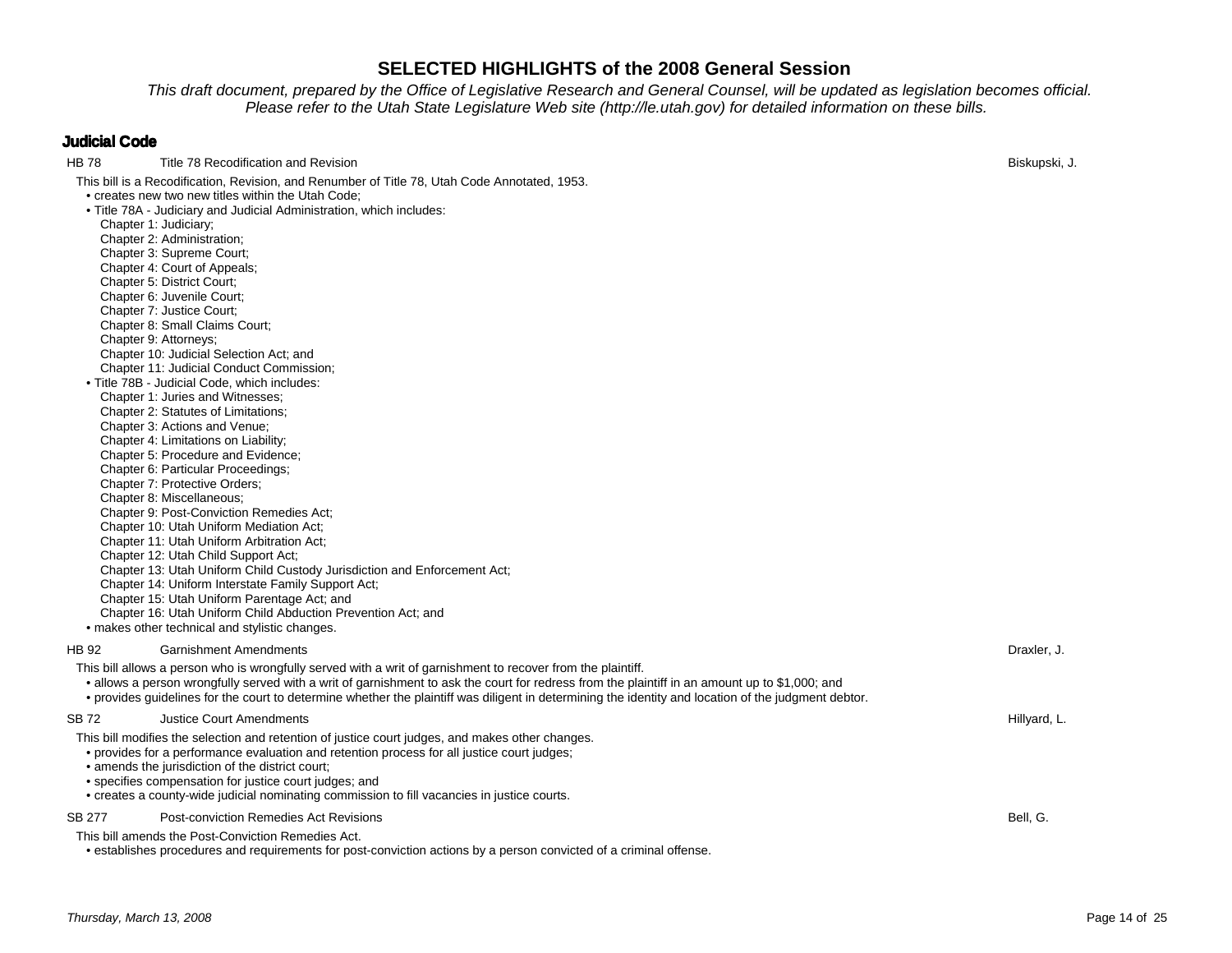This draft document, prepared by the Office of Legislative Research and General Counsel, will be updated as legislation becomes official.Please refer to the Utah State Legislature Web site (http://le.utah.gov) for detailed information on these bills.

s and the contract of the contract of the contract of the contract of the contract of the contract of the contract of the contract of the contract of the contract of the contract of the contract of the contract of the cont

### **Law Enforcement and Criminal Justice**

This bill modifies the Criminal Code regarding assault on a peace officer.• increases the penalty for committing a second or subsequent assault against a peace officer from a class A misdemeanor to a third degree felony;

- provides that the section amended in this bill does not affect the exercise of constitutional rights, including the right of free speech and the right of assembly; and
- provides a definition of "peace officer."

#### HB 30 Vehicle Concealing Illegal Items example, the control of the control of the control of the control of the control of the control of the control of the control of the control of the control of the control of the control of the control of the control of the

This bill modifies the Criminal Code to provide that altering a vehicle to facilitate concealing an illegal item is a criminal offense.

- provides that modifying any vehicle to facilitate the illegal transportation, concealment, or storage of contraband is a third degree felony; and
- provides that possession of a vehicle modified to facilitate concealing contraband, with the intent to conceal or transport contraband, is a class A misdemeanor.

#### HB 256 Criminal Penalties Amendments - Including Jessica's Laww Wimmer, C.

This bill amends penalty provisions of the Utah Criminal Code.

HB 19 **Assault on a Peace Officer Penalty Amendments** 

• makes it a first degree felony to engage in criminal solicitation to commit, or attempt to commit, a felony punishable by imprisonment for life without parole;

 • makes it a first degree felony, punishable by imprisonment for not less than three years and which may be for life, to engage in criminal solicitation to commit, or attempt to commit, murder, child kidnapping, and certain sexual offenses;

 • makes it a first degree felony, punishable by imprisonment of not less than 15 years and which may be for life, to engage in criminal solicitation to commit, or attempt to commit, rape of a child, object rape of a child, or sodomy on a child;

- • provides that a court may impose a lesser term of imprisonment than the term of imprisonment described in the preceding paragraph if the court finds that a lesser term of imprisonment is in the interests of justice and states the reasons for this finding on the record;
- increases the minimum term of imprisonment for rape of a child, object rape of a child, or sodomy on a child, to 25 years and which may be for life;
- • removes the authority of a court to impose a lesser sentence than the minimum term of imprisonment for rape of a child, object rape of a child, or sodomy on a child; and• makes technical changes.

#### HB 339 Human Trafficking Amendments

This bill criminalizes human trafficking and human smuggling.

- criminalizes human smuggling for profit or commercial purposes;
- criminalizes human trafficking for forced labor and for sexual exploitation;
- distinguishes between human trafficking and aggravated human trafficking; and
- distinguishes between human smuggling and aggravated human smuggling.

### HB 492 Sex Offender Notification and Registration

n and the control of the control of the control of the control of the control of the control of the control of the control of the control of the control of the control of the control of the control of the control of the co This bill modifies the Criminal Code and the Code of Criminal Procedure regarding the registration of sex offenders and the content of the sex offender registry.

- defines "offender" to include both sex offender and kidnap offender as each is defined in the bill;
- provides a definition of jurisdictions, including the federal government and Indian Country;
- requires nonresident sex offenders subject to registration to register in Utah if the offender is in Utah for ten or more days during a year;
- provides that sex offenders shall serve on parole the maximum time of the offender's sentence, unless the Board of Pardons reduces the period of parole;
- requires nonresident sex offenders to register in Utah as required in the state of conviction, if that state requires more frequent registration;
- requires offenders to report changes of residence, work, education institution, vehicle, and other information within three business days rather than five days;
- requires offenders to register every six months, rather than every year as is currently required;
- provides that an offender who does not register as required shall register for an additional year for each registration violation;
- adds aggravated kidnapping as a lifetime registration offense;
- exempts child kidnapping as an offense subject to registration if the offender is the natural parent of the child;
- requires that the offender register information regarding:
- any secondary residence, as well as the primary residence;

 not only the vehicle used, but any vehicle owned or regularly used, and also any vehicle, aircraft, or watercraft that is required to be registered in any jurisdiction; telephone numbers, Internet identifiers, passport information, immigration documents if the offender is an alien, and all professional licenses held by the offender; andemployment and volunteer locations;

• requires that the offender register the offender's Social Security number; and

 • clarifies the difference between offender information that is available to law enforcement and information that is available to the public on the Sex Offender Notification and Registration website and specifies the offender information that is to be provided on the website.

s and the control of the control of the control of the control of the control of the control of the control of the control of the control of the control of the control of the control of the control of the control of the co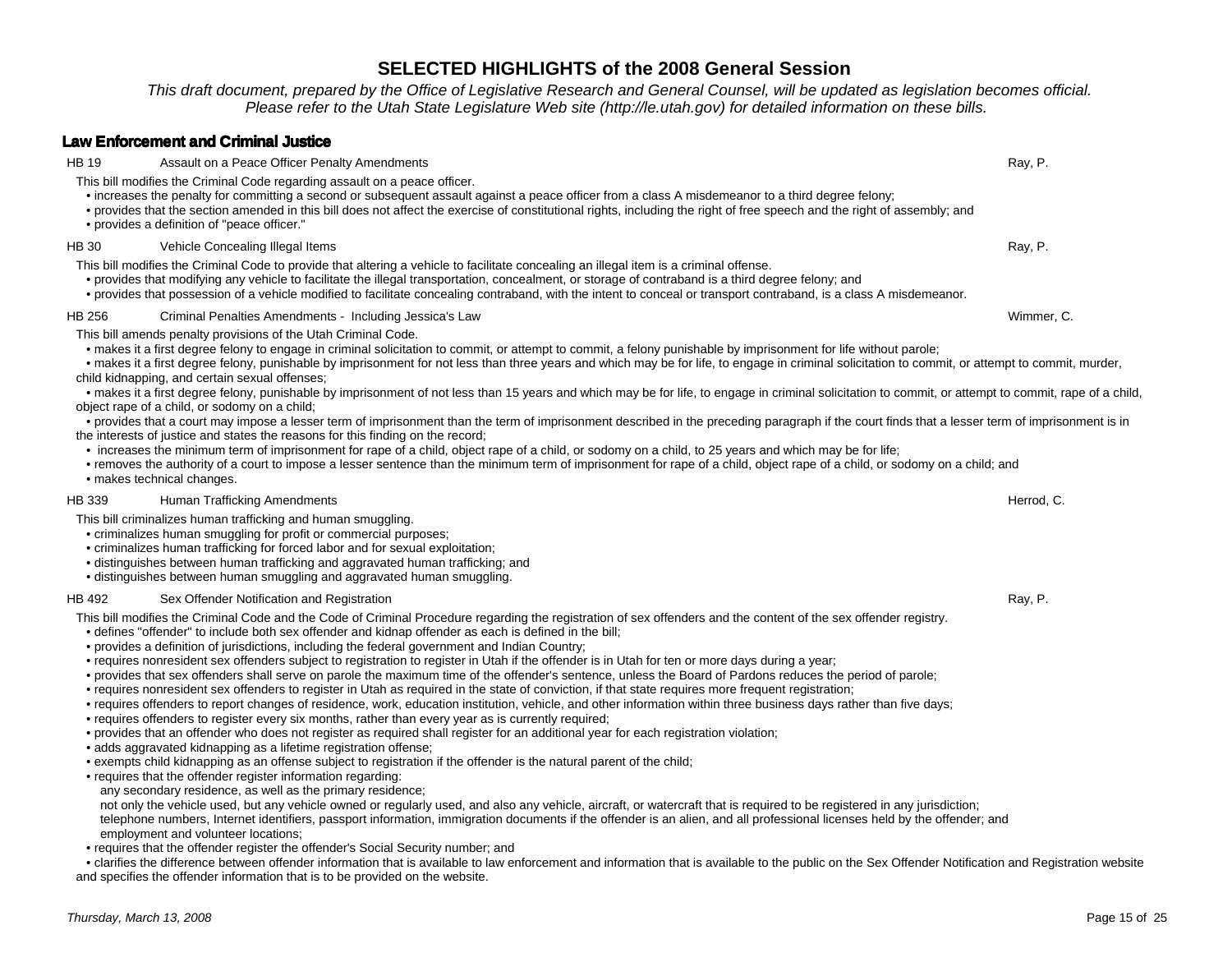This draft document, prepared by the Office of Legislative Research and General Counsel, will be updated as legislation becomes official.Please refer to the Utah State Legislature Web site (http://le.utah.gov) for detailed information on these bills.

#### SB 16 Exoneration and Innocence Assistance

e bell, G. Santa Constantinople of the constant of the constant of the constant of the Bell, G. Santa Constantinople of the constant of the constant of the constant of the constant of the constant of the constant of the co This bill modifies provisions regarding postconviction DNA testing and creates a process for postconviction claims of factual innocence, and for financial assistance if the petitioner is found to be factually innocent.

• tolls the statute of limitations during a postconviction:

petition for DNA testing for exoneration; or

petition claiming factual innocence;

• changes the current reference term "actually innocent" to "factually innocent" regarding postconviction DNA testing;

• establishes a process for a postconviction petition and hearing to determine factual innocence regarding a felony conviction, including:

defining factual innocence;

grounds for filing a petition;

grounds for presentation of evidence that may be considered by the court, including newly discovered evidence;

right of the victims to attend the hearing; and

appointment of pro bono counsel;

 • provides that a petitioner who is convicted of a felony and is imprisoned, and is then found to be factually innocent, is entitled to financial assistance from the state for the period of imprisonment;

 • provides that the financial assistance amount shall be the monetary equivalent of the average annual wage for a single wage earner in Utah for each year of imprisonment, for a maximum of 15 years of imprisonment; and

 • provides that a petitioner found to be factually innocent shall receive two years' financial assistance in a lump sum, and the balance shall be paid out quarterly to the person from the Commission on Criminal and Juvenile Justice beginning no later than one year after the legislative appropriation of the funds is made and ending no later than ten years after the appropriation is made.

#### SB 65 Soliciting Gang Members Prohibited

d Greiner, J. (1999) and the contract of the contract of the contract of the contract of the contract of the contract of the contract of the contract of the contract of the contract of the contract of the contract of the c This bill amends the Criminal Code regarding criminal actions concerning a street gang's involvement with minors.

• defines a criminal street gang;

• creates the criminal offenses of intimidating a minor to:

join a criminal street gang; or

leave a criminal street gang;

• provides that it is an offense for a person affiliated with a criminal street gang to intimidate a minor to commit any misdemeanor criminal offense; and

• provides an increased penalty for repeatedly recruiting a minor into a gang.

#### SB 134 Mortgage Fraud Act Killpack, S.

This bill modifies the Utah Criminal Code relating to offenses against property and creating an offense of mortgage fraud.

• establishes penalties for certain conduct governed by the Real Estate Appraiser Licensing and Certification Act and the Utah Residential Mortgage Practices Act;

- requires the attorney general to hire a mortgage fraud prosecutor;
- enacts the Mortgage Fraud Act including:

creating the crime of mortgage fraud;

establishing penalties; and

providing definitions; and

• includes mortgage fraud as an illegal activity under the Pattern of Illegal Activity Act.

#### SB 297 Animal Torture and Cruelty Amendments

This bill amends provisions of the Utah Criminal Code relating to animal cruelty.

• defines terms;

- removes conflicting animal cruelty provisions related to hazing;
- clarifies and describes conduct that is a violation of the cruelty to animal provisions of the Utah Criminal Code;
- provides that a veterinarian is immune from civil liability for reporting, in good faith, an incident of cruelty to an animal;
- makes it a third degree felony to intentionally or knowingly torture a companion animal; and
- makes technical changes.

Christensen, A.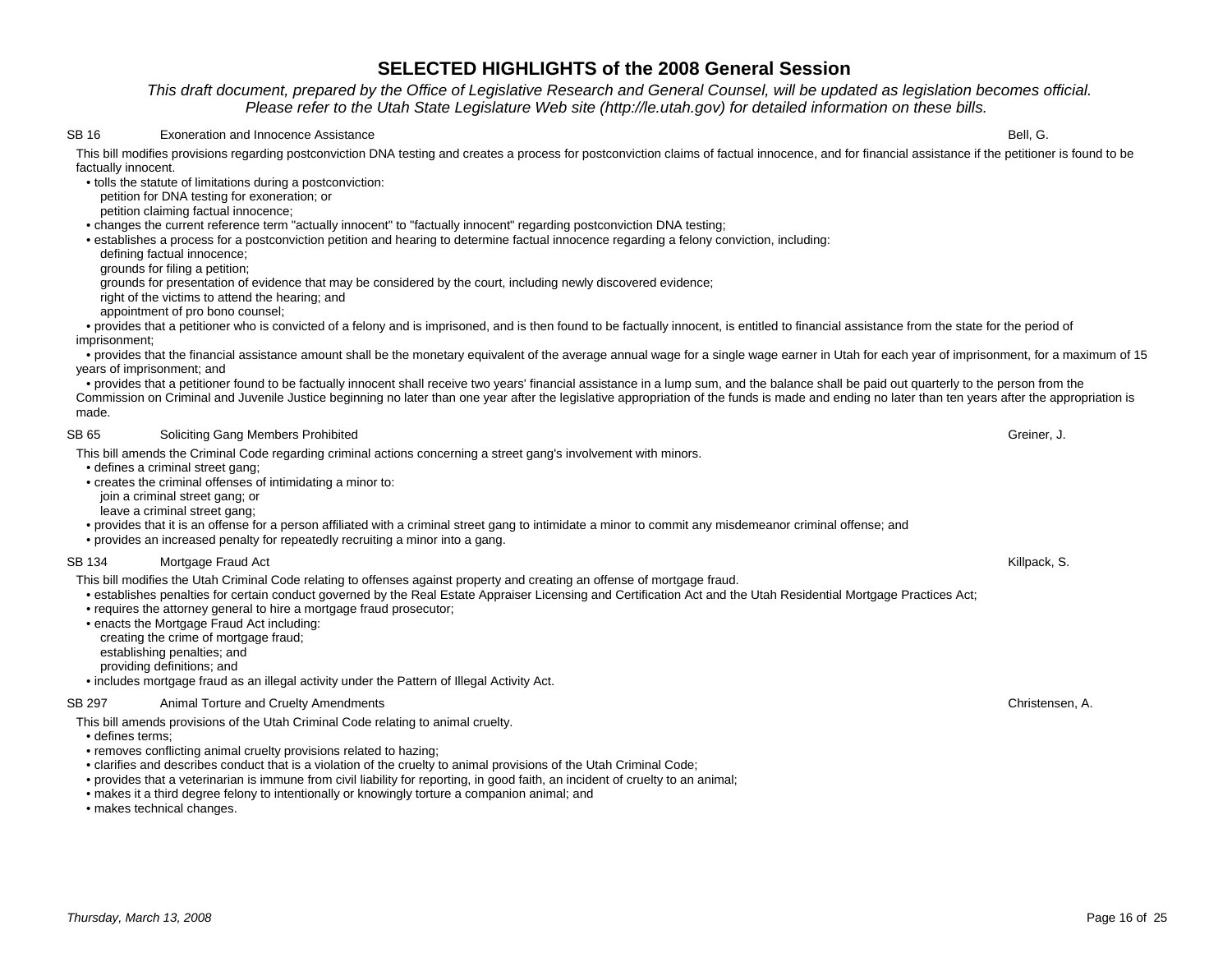This draft document, prepared by the Office of Legislative Research and General Counsel, will be updated as legislation becomes official.Please refer to the Utah State Legislature Web site (http://le.utah.gov) for detailed information on these bills.

## **Mines and Mining**

Coal Mine Safety Act SB 224 Coal Mine Safety Act Dmitrich, M.

This bill modifies provisions related to mines and mining to enact the Coal Mine Safety Act.

- defines terms;• establishes the scope and administration of the chapter;
- addresses rulemaking;
- creates the Utah Office of Coal Mine Safety;
- provides for the appointment of the director;
- creates the Mine Safety Technical Advisory Council and establishes its duties;
- establishes the commission's and office's duties related to safety conditions;
- addresses the reporting of safety conditions in coal mines;
- requires annual reports on safety by the commission, office, and council;
- provides for the commission by rule to require certification and recertification of other coal mine occupations including the certification of a new coal miner; and
- makes technical and conforming amendments.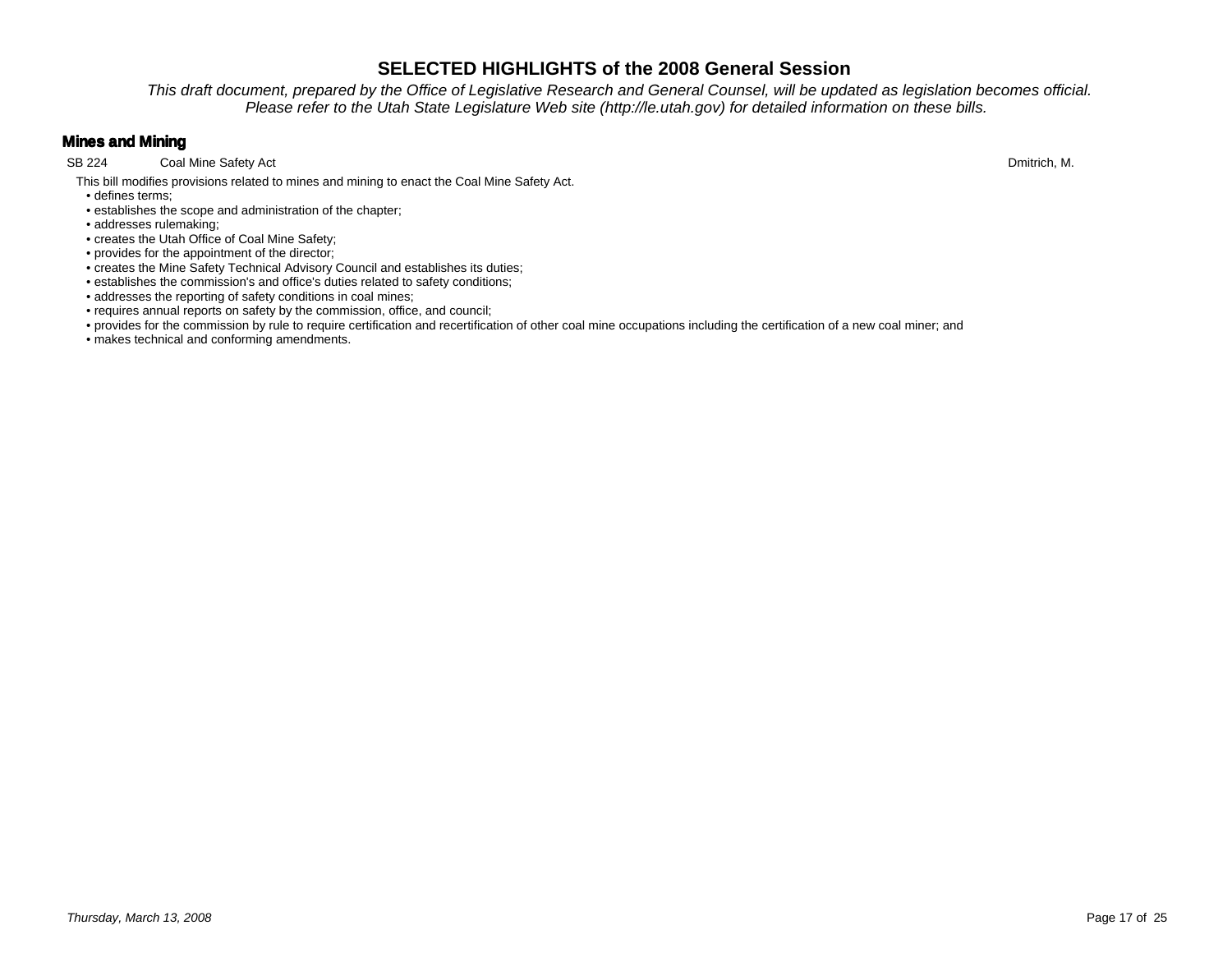This draft document, prepared by the Office of Legislative Research and General Counsel, will be updated as legislation becomes official.Please refer to the Utah State Legislature Web site (http://le.utah.gov) for detailed information on these bills.

### **Natural Resources**

HB 51 Water Right Amendments

This bill protects specific entities from forfeiting a water right because of nonuse.

- defines terms;
- changes the nonuse period of a water right from five to seven years;
- clarifies the forfeiture procedure and the distribution of water after a forfeiture;
- allows a shareholder to file a nonuse application;
- protects a water right from forfeiture if:
- a public water supplier holds the water for the reasonable future water requirements of the public and in some cases, receives approval of a change application;

the land where the water is used is under a fallowing program;

water is not available because of distribution based on priority date;

the water is stored in an aquifer;

a storage water right is not used in certain circumstances; and

another water source is available for the beneficial use;

- establishes how the reasonable future water requirements of the public are determined;
- describes how a community water system's projected service area is determined;
- changes the requirements for a nonuse application;
- clarifies the effect of a nonuse application;
- allows an applicant to file a subsequent nonuse application;
- authorizes the state engineer to use fees to hire staff; and
- makes technical changes.

SB 89 Mitigation of Invasive Species s the state of the state of the state of the state of the state of the state of the Stowell, D.

This bill enacts provisions relating to the mitigation of invasive species.

 • authorizes the Department of Agriculture and Food, after consulting with the Department of Natural Resources and the Conservation Commission to: enter into a cooperative agreement with an agency or landowner to prevent wildland fire through land restoration;expend monies and give grants from the Invasive Species Mitigation Fund; and

make rules; and

• creates the Invasive Species Mitigation Fund, a restricted special revenue account.

### SB 238 Aquatic Invasive Species Interdiction Act Act Creiner, J. Sample 3 and Section Act Greiner, J.

This bill amends and enacts provisions relating to the interdiction of invasive species.

• defines terms;

- prohibits the possession, release, or transportation of a Dreissena mussel;
- prohibits the transporting of a conveyance or equipment that has been in an infested water without decontaminating the conveyance or equipment;
- requires a person who violates the chapter to reimburse the state's costs;
- establishes criminal penalties;
- authorizes the Division of Wildlife Resources to:

stop, detain, inspect, impound, or quarantine a vehicle or vessel that may contain a Dreissena mussel;

conduct an administrative checkpoint;

order a person to decontaminate a vessel or vehicle; and

inspect, restrict access to, or close a water body, facility, or water supply system;

• prohibits the Division of Wildlife Resources from closing or quarantining a water supply system if a plan is implemented;

• requires the Division of Wildlife Resources to consult with an operator of a water body, facility, or water supply system;

 • requires a water supply system to:cooperate with the Division of Wildlife Resources; and

implement a plan if infected with the Dreissena mussel;

• requires a person to report the discovery of a Dreissena mussel to the Division of Wildlife Resources; • authorizes the Wildlife Board to make rules; and

• authorizes the division, a peace officer, or a port-of-entry agent to stop a driver at a port-of-entry to check for invasive aquatic wildlife species.

s and the contract of the contract of the contract of the contract of the contract of the contract of the contract of  $P$  and  $P$  and  $P$  and  $P$  and  $P$  and  $P$  and  $P$  and  $P$  and  $P$  and  $P$  and  $P$  and  $P$  and  $P$  and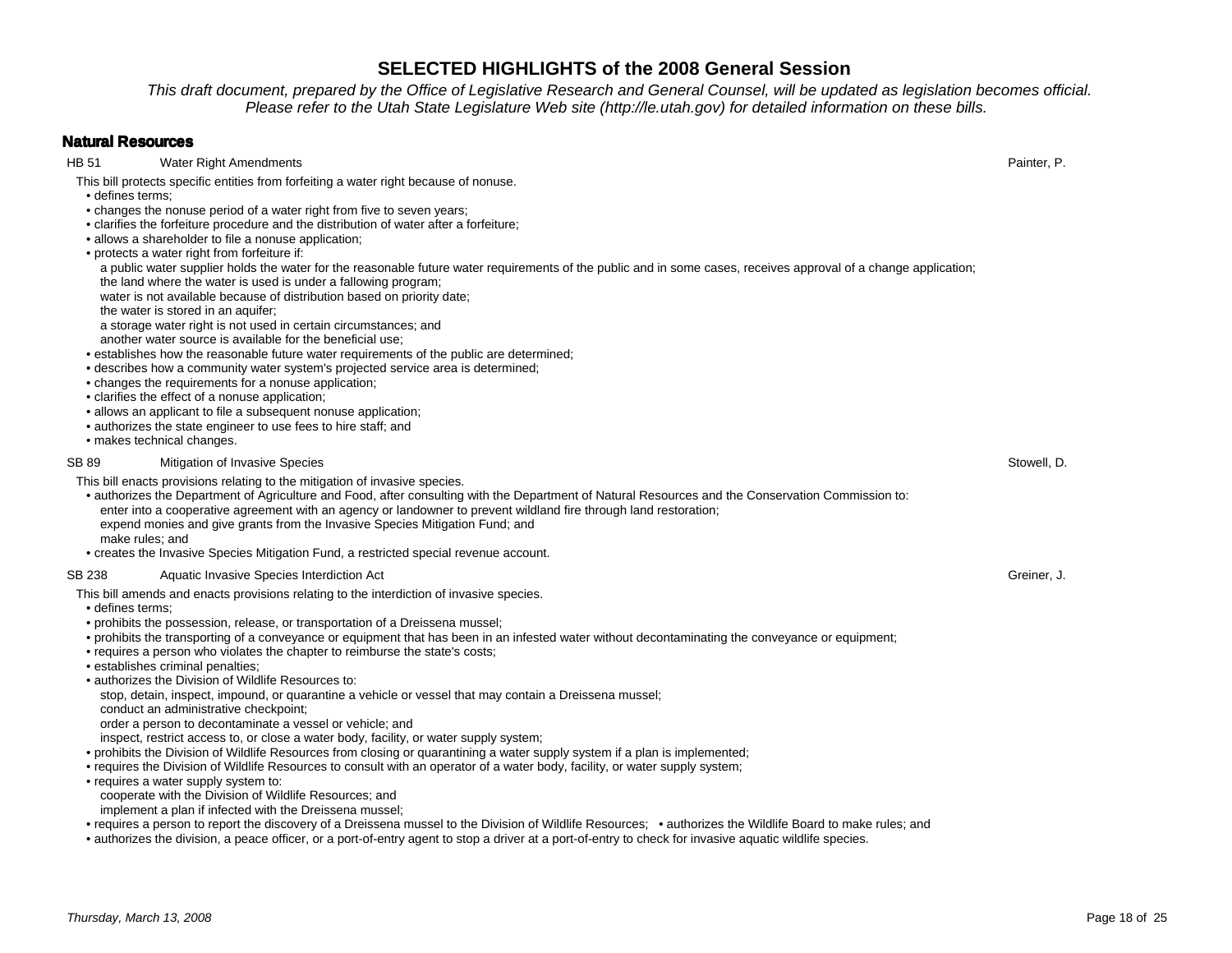This draft document, prepared by the Office of Legislative Research and General Counsel, will be updated as legislation becomes official.Please refer to the Utah State Legislature Web site (http://le.utah.gov) for detailed information on these bills.

## **Political Subdivisions (Local Issues)**

SB 20 Municipal Government Amendments

This bill modifies provisions of the Utah Municipal Code.

- rewrites and reorganizes provisions relating to forms of municipal government and municipal administration;
- repeals provisions relating to forms of municipal government that have been rewritten or made obsolete by the rewritten provisions;
- clarifies the forms of government under which a municipality may operate;
- clarifies provisions relating to the council-mayor, six-member council, and five-member council forms of municipal government;
- specifies that an election on a proposed change in the form of municipal government occur on a municipal general election or regular general election date;

 • requires municipalities to operate under a council-mayor, six-member council, or five-member council form of government, except those currently operating under a specified council-manager form;

 • requires municipalities operating under the former council-manager form of government to continue to operate under that form of government, subject to a future potential change to another form; and

• makes technical and conforming changes.

### SB 47 Limited Purpose Local Government Entities Revisions

This bill modifies provisions relating to limited purpose local government entities.

- repeals and reenacts, rewrites, clarifies, and modifies provisions related to special service districts, municipal building authorities, and conservation districts;
- expands the entities authorized to create a building authority to include local districts and special service districts;
- repeals provisions related to parking and business improvement districts, special road districts, and historic districts;
- reenacts historic preservation authority for counties and municipalities;
- modifies assessment area provisions to preserve authority eliminated through the repeal of parking and business improvement district provisions;
- requires the type of local district proposed to be created to be specified in the petition or resolution proposing the creation of a local district;
- clarifies that a local district board of trustees member must be a registered voter at the location of the member's residence;
- modifies a provision authorizing a local district to agree to the use of its land or land over which it has a right-of-way;
- provides that a previously created local district authorized to provide fire protection service is also authorized to provide paramedic and emergency service;
- allows an agent or officer of an owner of land to qualify as a board of trustees member of certain local districts with seasonally occupied homes;
- specifies who may administer an oath of office to a local district board of trustees member and requires an oath to be filed with the local district clerk;
- modifies a provision relating to the relationship between a local district election and a municipal general election;
- exempts local district and special service district elections from early voting provisions;
- eliminates a requirement that a water conservancy district publish notice of a board vacancy;
- reduces the percentage of property owners or voters required to protest the creation of a special service district or the addition of new territory or a new service to the special service district;
- eliminates a provision stating that a federal employee protection act applies to public transit district leases and other agreements;
- makes a provision allowing a service area to establish divisions for electing some or all elected board members to apply to all local districts rather than just service areas;
- increases the number of services that a local district may provide from two to four;

 • expands the group of service areas that have a higher allowable tax rate to include service areas in second class counties, if the service area provides fire protection, paramedic, and emergency services;

- eliminates a cap on the number of local district board of trustees members allowed, and makes conforming changes;
- authorizes animal control officers of special service districts to issue misdemeanor and infraction citations;
- limits the area that an improvement district for electric service may include and requires that type of district to have applied for and received approval of a certification before a certain date;
- authorizes a special service district to provide service outside its boundary;
- modifies the type of correctional facilities and services that a special service district is authorized to provide;
- authorizes a special service district in a county of the first class to provide extended police protection;
- eliminates a cap on the number of special service district administrative control board members allowed;
- modifies the qualifications of an administrative control board member;
- clarifies that a provision relating to the imposition and increasing of local district fees does not apply to impact fees;
- modifies a provision relating to the oath of office of local district board members;
- clarifies that a voter at an election of a local district board member must be a registered voter within the district;
- authorizes a local district board to pay local district board members a specified compensation for training every year rather than every two years;
- modifies the authority of a conservation district;
- modifies the date by which a conservation district's annual report is to be submitted to the commission; and
- makes technical changes.

s and the control of the control of the control of the control of the control of the control of the control of the control of the control of the control of the control of the control of the control of the control of the co

s and the state of the state of the state of the state of the state of the Stowell, D.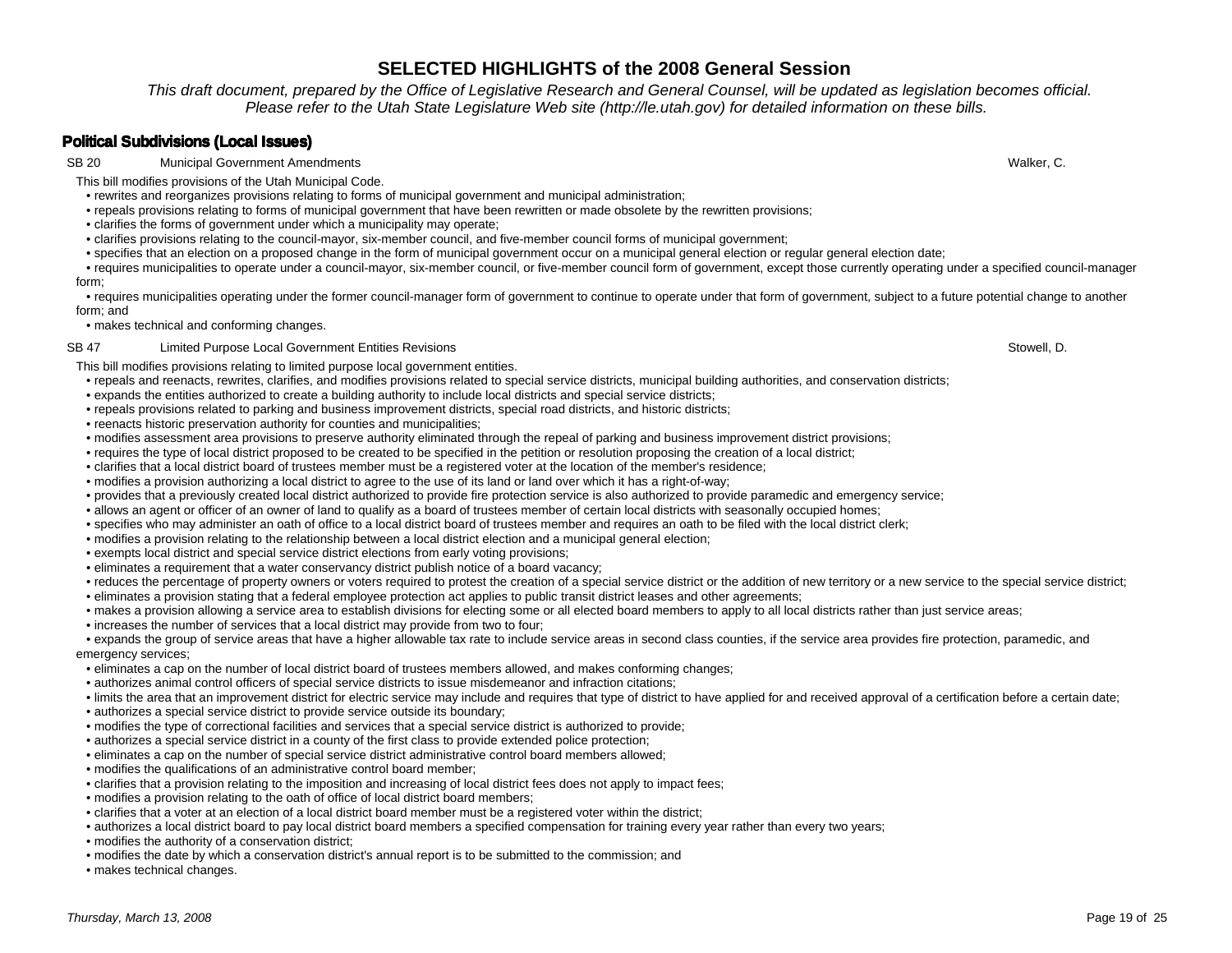## Thursday, March 13, 2008

## **SELECTED HIGHLIGHTS of the 2008 General Session**

 This draft document, prepared by the Office of Legislative Research and General Counsel, will be updated as legislation becomes official.Please refer to the Utah State Legislature Web site (http://le.utah.gov) for detailed information on these bills.

#### SB 299 Revision to Local Government **Bell**, G.

This bill enacts provisions relating to county and municipal authority.

 • enacts provisions authorizing counties and municipalities to enact an ordinance making benefits generally available to employees, their dependents, and an unmarried employee's financially dependent or interdependent adult designee;

- authorizes counties and municipalities to create a registry for adult relationships of financial dependence or interdependence;
- prohibits a county or municipal registry from giving legal status or effect to a domestic partnership, civil union, or other domestic cohabitation relationship other than marriage;
- provides other restrictions on an ordinance to make benefits generally available and on a registry created by a county or municipality; and
- declares void any ordinance or other action that is inconsistent with this bill.

## **Real Estate**

#### HB 48 Mobile Home Owners' Rights ende to the control of the control of the control of the control of the control of the control of the control of the control of the control of the control of the control of the control of the control of the control of the

This bill addresses the provision of notice to a resident of a mobile home park before the resident may be required to vacate the park because of a change in land use or condemnation.

• requires nine months notice before a lease may be terminated or a resident may be forced to vacate a mobile home park because of a change in land use or condemnation;

• addresses the provision of notice of certain governmental proceedings surrounding a change in land use or condemnation;

• addresses the provision of notice to a resident who is not a resident of the mobile home park at the time notice is initially given of a change in land use or condemnation;

 • provides that rent may not increase during the period between the provision of notice of a change in land use or condemnation and the day on which the resident is required to vacate the mobile home park;

• forbids ordinances by a town, city, or county concerning the closure of a mobile home park because of a change in land use or condemnation; and

• makes technical changes.

### **Retirement**

HB 202 Employee Benefit Amendments

s and the control of the control of the control of the control of the control of the control of the control of the control of the control of the control of the control of the control of the control of the control of the co This bill modifies the Utah State Retirement and Insurance Benefit Act by allowing the transfer of certain members' defined benefit balance to a defined contribution plan, by adding certain employees who may elect to be excluded from membership in the public employees retirement systems.

• defines certain terms;

 • allows certain elected state officials and certain appointed executives and senior staff to elect to have the members' defined benefit balance transferred from the defined benefit system or plan to a defined contribution plan;

 • allows certain employees to be excluded, upon written request, from future coverage under the Public Employees' Contributory Retirement System and the Public Employees' Noncontributory Retirement System, including employees of the Commission on Criminal and Juvenile Justice, employees of the governor's offices, and employees of the state treasurer and state auditor; and

• makes technical changes.

### SB 19 Enhanced Public Safety Retirement Systems Cola Option

This bill modifies the Utah State Retirement and Insurance Benefit Act by allowing participating employers to provide an enhanced maximum annual cost-of-living adjustment for certain public safety retirees.

 • repeals the Public Safety Retirees' Cost-of-Living Increase Restricted Account and deposits its balance and future revenue into the public safety trust funds to fund a portion of the increase in the maximum annual cost-of-living adjustment for public safety retirees;

 • for purposes of determining contribution rates, provides for additional subdivisions of the Public Safety Contributory Retirement System and the Public Safety Noncontributory Retirement System to allow for different maximum annual cost-of-living adjustments;

• provides a maximum annual cost-of-living adjustment of 4% for state agency public safety members and retirees in lieu of the current 2.5%;

• allows other participating employers the option to offer a maximum annual cost-of-living adjustment of 4% for public safety members and retirees in lieu of the current 2.5%;

• allows a participating employer to make a one-time election to offer the enhanced cost-of-living adjustment, if made within a certain period of time;

• provides certain eligibility requirements for covered employees and retirees to receive the increased benefit;

• provides for procedures and rules to make the election and have the enhanced cost-of-living adjustment to become effective;

• provides that the enhanced cost-of-living adjustment may not be applied to a retirement allowance already received; and

• makes technical changes.

n and the control of the control of the control of the control of the control of the control of the control of the control of the control of the control of the control of the control of the control of the control of the co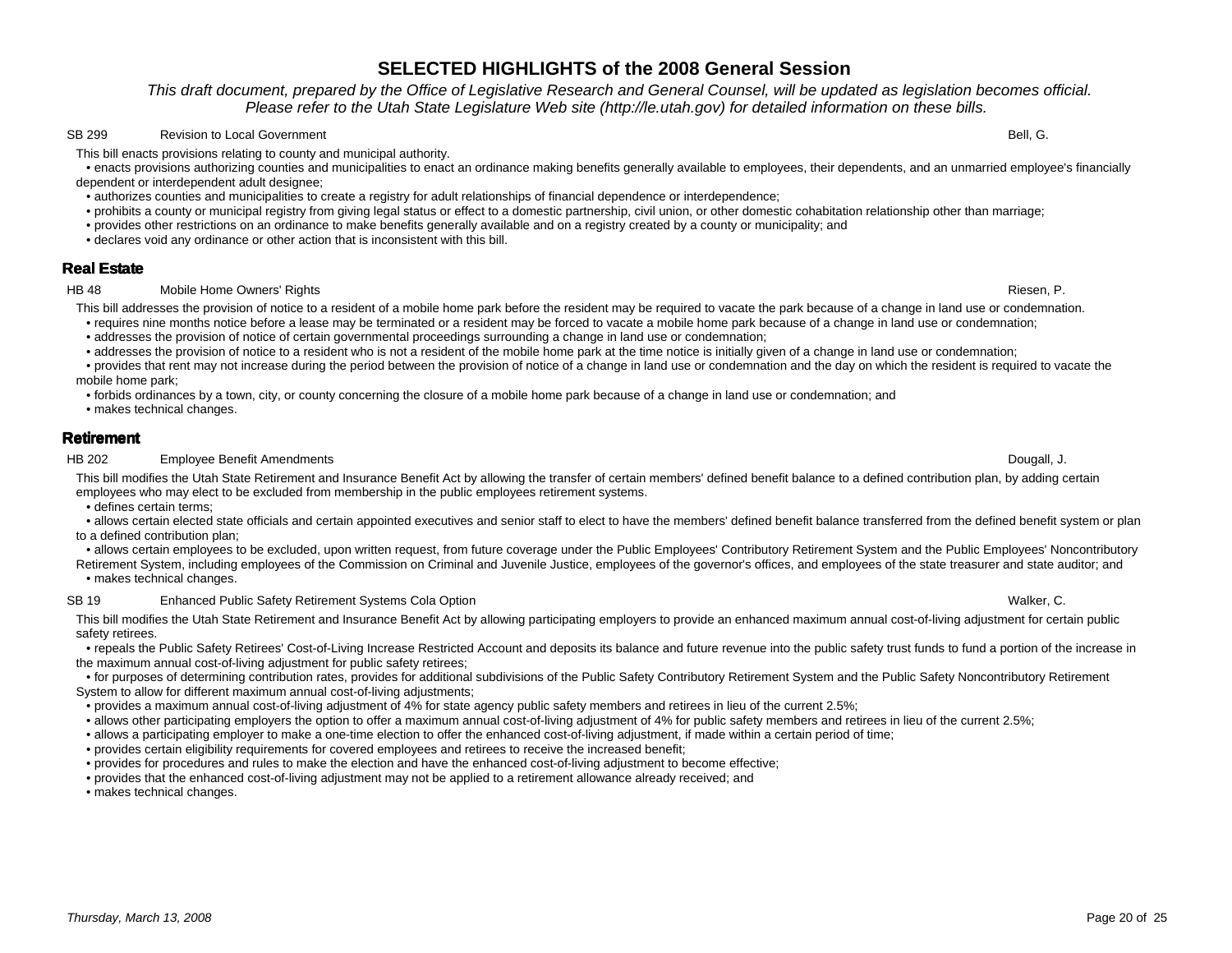This draft document, prepared by the Office of Legislative Research and General Counsel, will be updated as legislation becomes official.Please refer to the Utah State Legislature Web site (http://le.utah.gov) for detailed information on these bills.

### **Revenue and Taxation**

 HB 52 Research Activities Tax Credits Amendmentss and the control of the control of the control of the control of the control of the control of the control of the control of the control of the control of the control of the control of the control of the control of the co This bill amends the Corporate Franchise and Income Taxes chapter and the Individual Income Tax Act to address tax credits for research activities.

- modifies tax credit percentages;
- addresses the taxable year for which certain tax credits for research activities may be claimed;
- addresses Utah Tax Review Commission study requirements for the tax credits; and
- makes technical changes.

#### HB 54 Property Tax Assessment Revisions

This bill amends provisions in the Property Tax Act relating to the real property appraisal requirements for county assessors.

- defines terms;
- requires a county assessor of a first or second class county to use a computer assisted mass appraisal system to conduct its annual update of property values;
- requires a county assessor to maintain a record of the last property review date for each parcel of real property located within the county assessor's county on the county's computer system;
- requires a county assessor to prepare a five-year plan to comply with the statutory property review requirements;
- requires a county assessor to create and update a database with sales and property characteristic information;
- requires a county assessor to include the last property review date for a parcel of property on the property owner's tax notice;
- provides a penalty if a county assessor fails to comply with statutory property review requirements;
- requires a county assessor to report certain information to the Tax Commission;
- requires the Tax Commission to report certain information to the Revenue and Taxation Interim Committee; and
- makes technical changes.

#### HB 77 Personal Property Tax Amendments

This bill amends the Property Tax Act and the chapter relating to the collection of certain personal property taxes and the calculation of the certified tax rate.

• defines terms;

 • amends the time period within which a county assessor or treasurer is required to deposit its collections of personal property tax revenue with the state treasurer or a qualified depository for the credit of the state;

- creates a depreciation schedule for certain classes of taxable tangible personal property;
- allows a person to elect to designate certain taxable tangible personal property as "expensed personal property" for valuation and taxing purposes;
- starting January 1, 2010, requires the Tax Commission to develop a depreciation schedule for short life expensed personal property;
- prohibits a county from requiring a person to itemize the person's expensed personal property;
- amends the date within which a person is required to file a statement with the county assessor's office listing the person's real and personal property;

 • eliminates the certified mailing requirement for a county assessor when the county assessor notifies a personal property taxpayer that the personal property taxpayer's signed statement is past due;

- amends the formula for the calculation of the certified tax rate;
- requires the portions of the certified tax rate calculation that relate to personal property values to be based on the prior year's personal property values;
- amends the exemption amount for certain personal property;
- exempts certain personal property with a residual value of 15% or less from taxation;
- amends the time period within which a personal property tax or uniform fee is due; and
- makes technical changes.

s and the control of the control of the control of the control of the control of the control of the control of the control of the control of the control of the control of the control of the control of the control of the co

s and the contract of the contract of the contract of the contract of the contract of the contract of the contract of the contract of the contract of the contract of the contract of the contract of the contract of the cont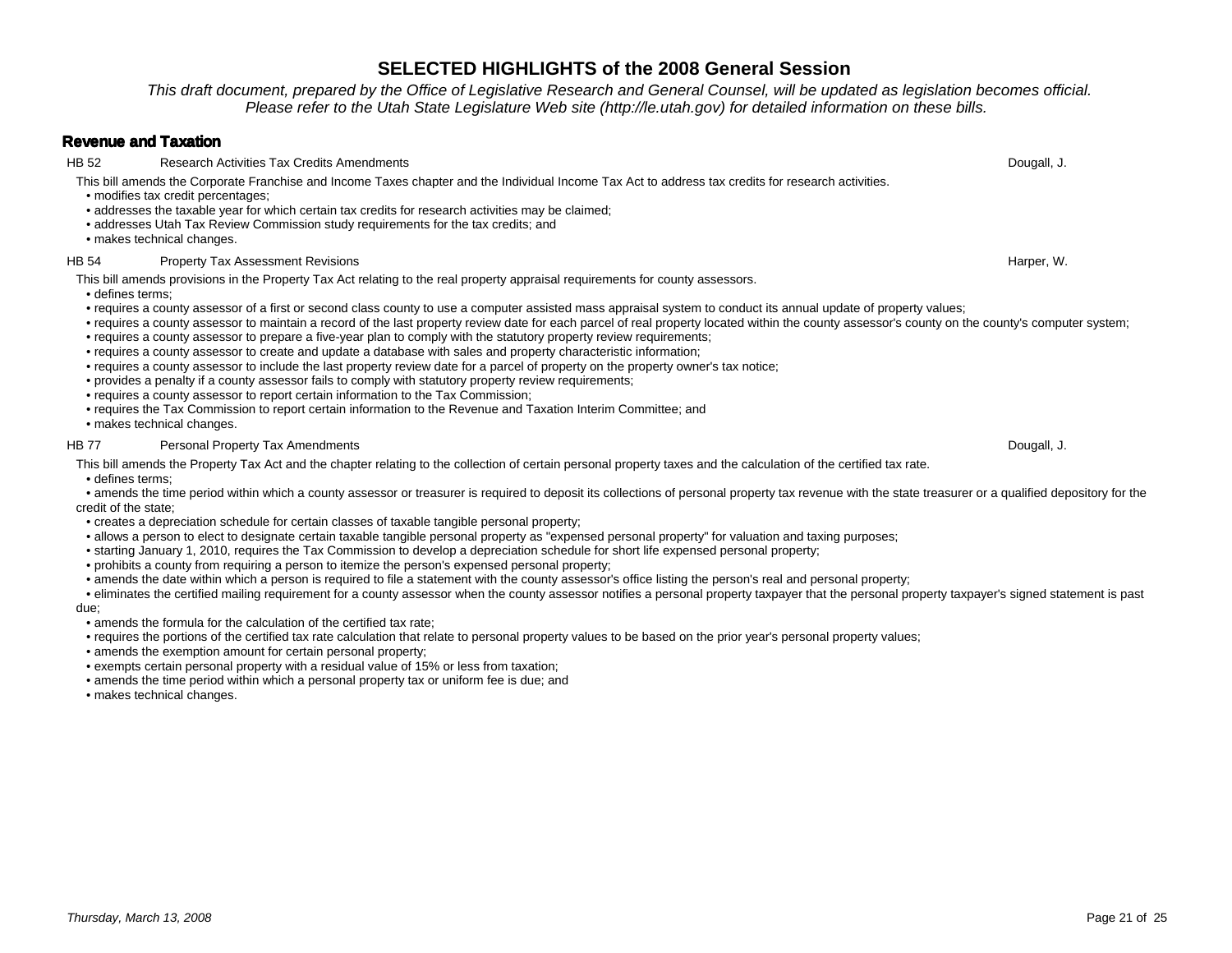This draft document, prepared by the Office of Legislative Research and General Counsel, will be updated as legislation becomes official.Please refer to the Utah State Legislature Web site (http://le.utah.gov) for detailed information on these bills.

#### HB 206 Tax Amendments

s the contract of the contract of the contract of the contract of the contract of the contract of the contract of the contract of the contract of the contract of the contract of the contract of the contract of the contract

- This bill amends the Sales and Use Tax Act and related provisions.
- addresses definitions;
- addresses the administration, collection, and enforcement of taxes, fees, or charges administered by the State Tax Commission;

 • addresses the State Tax Commission authority to provide information contained in a return, report, related schedule, or other document to the governing board of the Streamlined Sales and Use Tax Agreement or certain other taxing officials;

 • authorizes the state to become a party to the Streamlined Sales and Use Tax Agreement and addresses the authority of the State Tax Commission relating to the state becoming a party to the Streamlined Sales and Use Tax Agreement;

- addresses the appointment of delegates to the governing board of the Streamlined Sales and Use Tax Agreement;
- addresses transactions that are subject to state and local sales and use taxation;
- addresses tax rates that apply to specified transactions;
- addresses the enactment, repeal, or change in the rate of state and local sales and use taxes;
- repeals the distribution of certain local taxes collected by a remote seller to counties, cities, and towns;
- repeals the requirement to deposit certain state sales and use tax revenues into the Remote Sales Restricted Account;
- addresses state and local sales and use tax exemptions;
- addresses the Utah Tax Review Commission's requirement to study the state's sales and use tax system;
- addresses provisions relating to an exemption certificate;
- addresses the collection and remittance of sales and use taxes by a seller that is registered under the Streamlined Sales and Use Tax Agreement;
- addresses provisions relating to a direct payment permit;
- addresses the collection, remittance, and payment of taxes on direct mail;
- addresses certified service provider liability relating to state and local sales and use taxes;
- addresses seller or certified service provider reliance on State Tax Commission information or certain systems with respect to state and local sales and use taxes;
- addresses certified service provider or model 2 seller reliance on State Tax Commission certified software with respect to state and local sales and use taxes;
- addresses a purchaser's relief from liability for a tax, penalty, or interest;
- addresses return filing requirements;
- addresses seller discounts;
- addresses overpayments of sales and use taxes;
- addresses amnesty for a seller;
- addresses a monetary allowance under the Streamlined Sales and Use Tax Agreement;
- addresses the sourcing of sales and use transactions;
- addresses provisions relating to funding for 911 emergency telecommunications service;
- addresses provisions relating to the emergency services telecommunications charge to fund the Poison Control Center;
- addresses provisions relating to the emergency services telecommunications charge to fund the statewide unified E-911 service;
- grants rulemaking authority to the State Tax Commission; and
- makes technical changes.

#### HB 304 Sales and Use Tax Revenues for Qualified Emergency Food Agencies

This bill amends the State Community Services Act and the Sales and Use Tax Act relating to qualified emergency food agencies.

• modifies the duties of the State Community Services Office relating to qualified emergency food agencies;

- creates the Qualified Emergency Food Agencies Fund;
- dedicates certain state sales and use tax revenues to be distributed by the State Community Services Office to qualified emergency food agencies;
- establishes procedures and requirements for making or receiving a distribution of those state sales and use tax revenues;
- repeals a sales tax refund for qualified emergency food agencies; and
- makes technical changes.

s will be a set of the contract of the contract of the contract of the contract of the contract of the contract of the contract of the contract of the contract of the contract of the contract of the contract of the contrac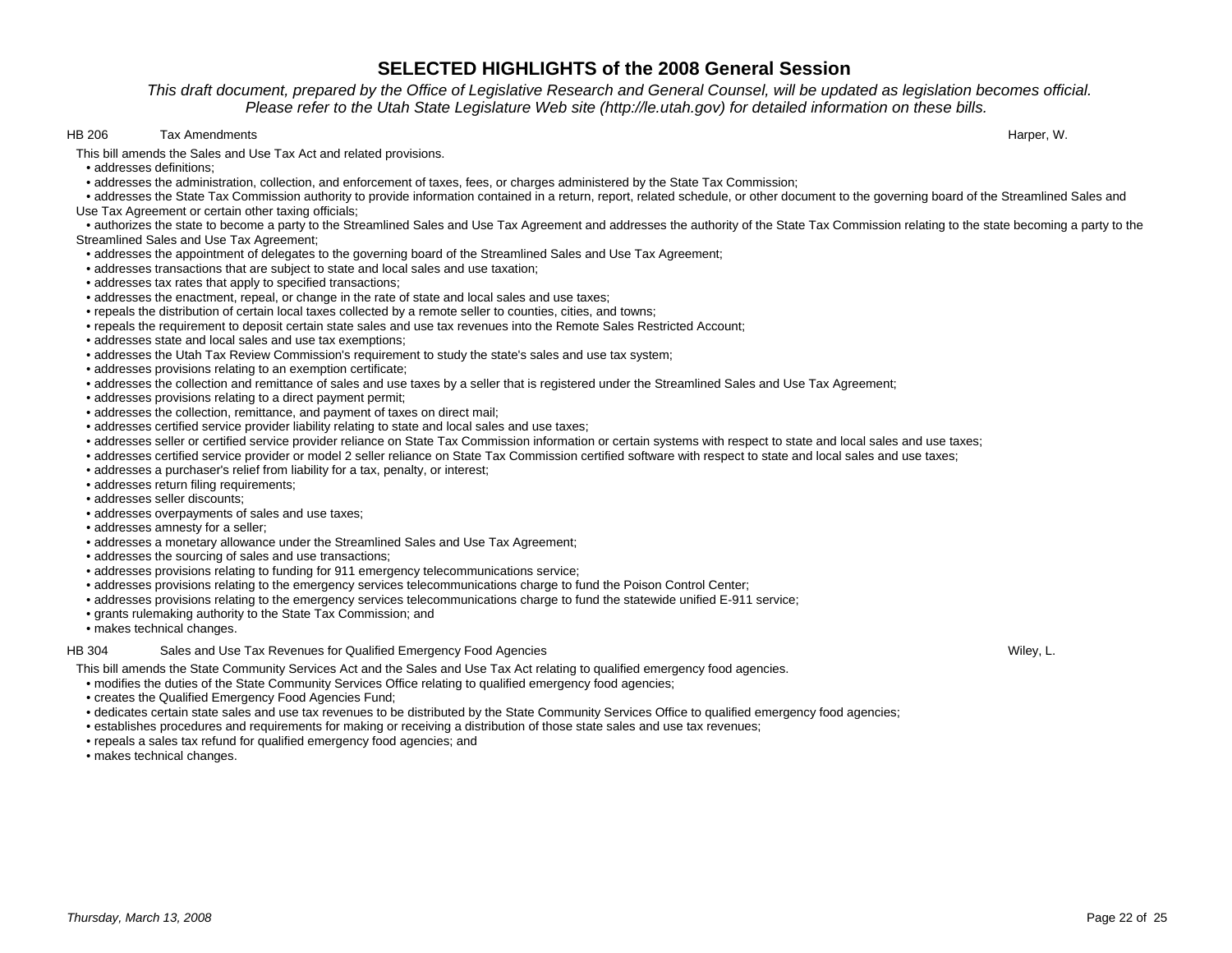### This draft document, prepared by the Office of Legislative Research and General Counsel, will be updated as legislation becomes official.Please refer to the Utah State Legislature Web site (http://le.utah.gov) for detailed information on these bills.

#### HB 359 Tax Changes

s the contract of the contract of the contract of the contract of the contract of the contract of the contract of the contract of the contract of the contract of the contract of the contract of the contract of the contract

This bill amends the Corporate Franchise and Income Taxes chapter, the Individual Income Tax Act, the Sales and Use Tax Act, the Transportation Code, and related provisions to address the income taxation of individuals, estates, and trusts, including real estate investment trusts, a change in a state sales and use tax rate, a sales and use tax exemption, and the expenditure of certain state sales and use tax revenues.

- defines terms;
- addresses the income taxation of a real estate investment trust or income from a real estate investment trust;
- repeals provisions imposing an individual income tax on the basis of graduated brackets and rates;
- provides that an individual income tax is imposed on the basis of a single tax rate, including:modifying and repealing definitions;
- modifying additions to, subtractions from, and adjustments to adjusted gross income;addressing the taxation of a nonresident individual or part-year resident individual; and
- addressing provisions relating to the determination and reporting of income tax liability and information;
- addresses the apportionment of business income for purposes of the individual income tax;
- modifies the income taxation of estates and trusts, including:
	- providing definitions;
- providing that the tax is calculated on the basis of unadjusted income;
- modifying additions to, subtractions from, and adjustments to unadjusted income;
	- addressing the taxation of a nonresident estate or trust; and
- addressing provisions relating to the determination and reporting of income tax liability and information;
- addresses the taxation of pass-through entities, including:
- providing definitions; and
- renumbering and amending provisions relating to pass-through entities;
- • renumbers and amends provisions relating to tax credits, including tax credits for:
	- a taxpayer;
- an investment in the Utah Educational Savings Plan Trust; orretirement income;
- • provides nonrefundable tax credits for:
	- a trust or estate;
- a contribution to a medical care savings account;
	- capital gain transactions;
- certain amounts paid for insurance under a health benefit plan; or
	- certain solar projects;
- requires the Utah Tax Review Commission to study the solar projects tax credits;
- provides that a person may not claim a nonrefundable renewable energy systems tax credit for certain purchases for which the person claims a tax credit for certain solar projects;
- modifies the refundable renewable energy tax credit to clarify that an estate or trust may claim the tax credit;
- addresses the apportionment of tax credits;
- • addresses the following relating to a medical care savings account:
	- taxation;
- penalties; and
	- interest;
- amends provisions relating to the taxation of an investment in the Utah Educational Savings Plan Trust;
- renumbers and amends the individual income tax contribution provisions;
- addresses the administration of income tax contributions;
- grants rulemaking authority to:
- the State Tax Commission; and
	- the Insurance Department;
- increases a state sales and use tax rate from 4.65% to 4.70%;
- provides that a .025% tax rate on certain sales and use transactions shall be deposited into the Critical Highway Needs Fund and the Transportation Investment Fund of 2005;
- • provides that a .025% tax rate on certain sales and use transactions shall be deposited into the Transportation Fund to be expended to address chokepoints in construction management;• extends the expiration date for certain sales and use tax exemptions;
- provides a sales and use tax exemption for sales of fuel to a common carrier that is a railroad for use in a locomotive engine;
- provides that state sales and use tax revenues deposited into the Transportation Fund are not appropriated into the class B and class C roads account;
- modifies the statutes creating the Transportation Investment Fund of 2005 and the Critical Highway Needs Fund to address the sources of revenue that may be deposited into the funds; and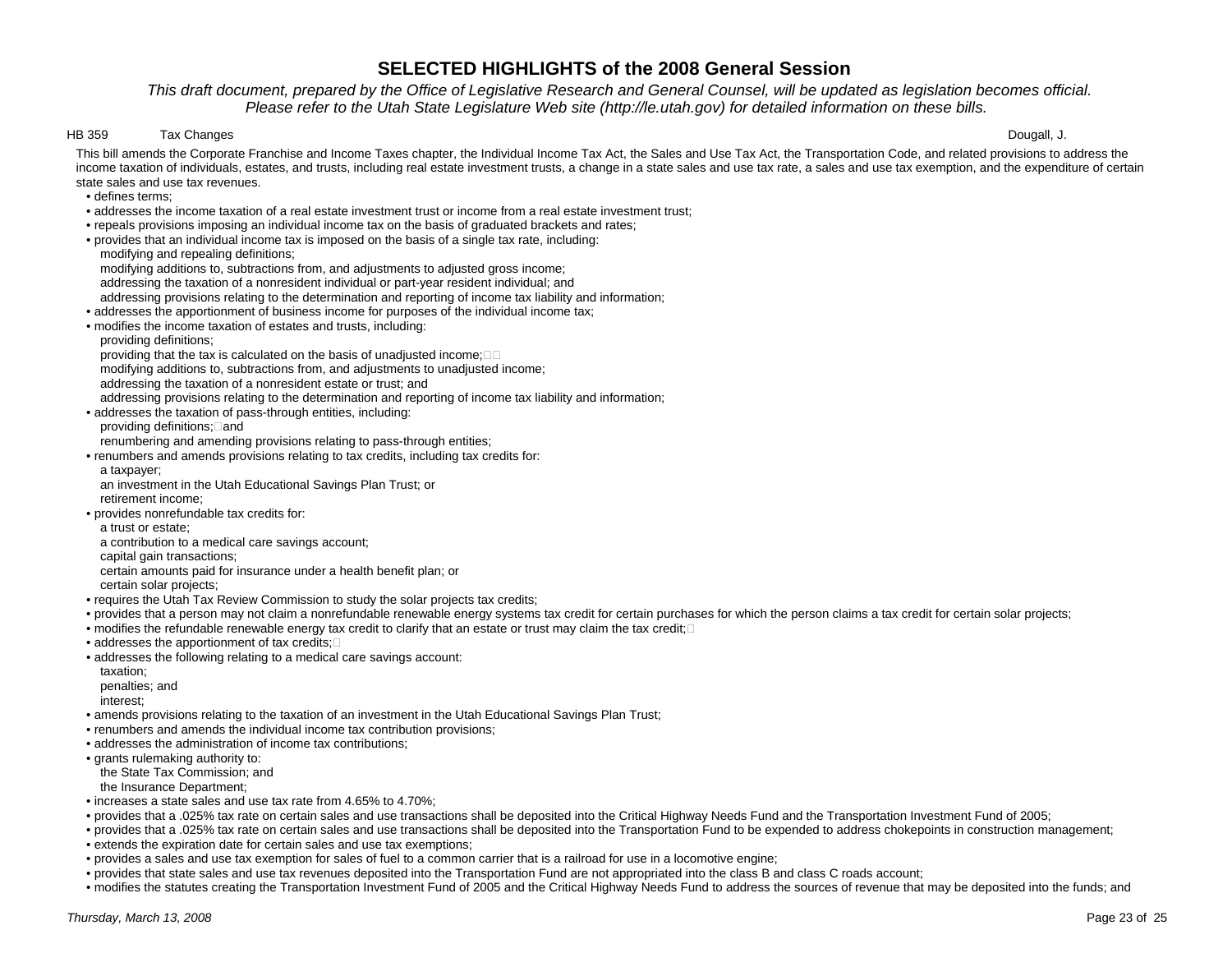This draft document, prepared by the Office of Legislative Research and General Counsel, will be updated as legislation becomes official.Please refer to the Utah State Legislature Web site (http://le.utah.gov) for detailed information on these bills.

• makes technical changes.

#### SB 245 Funding Relating to Airports, Highways, and Public Transit Bramble, C. San Funding Relating to Airports, Highways, and Public Transit Bramble, C.

This bill amends the Motor Vehicles Code, the Sales and Use Tax Act, and the Transportation Code relating to the local option highway construction and transportation corridor preservation fee, a local sales and use tax to fund tourism, recreation, cultural, convention, and airport facilities, a local sales and use tax to fund certain airport, highway, or public transit projects or services, a state sales and use tax, and financing of certain fixed guideways with certain airport revenue.

• addresses an audit relating to the local sales and use tax to fund tourism, recreation, cultural, convention, and airport facilities;

 • reallocates a portion of the revenue received from the local option highway construction and transportation corridor preservation fee imposed in a county of the first class from the County of the First Class State Highway Projects Fund to the legislative body of a city of the first class located within a county of the first class that has an international airport with a United States customs office within its boundaries;

• addresses amounts a seller may retain as a seller discount;

- repeals a purpose statement;
- provides part titles;
- defines terms;

• provides that a county legislative body may expend certain local sales and use tax revenues for an airport facility in addition to other purposes allowed by statute;

- addresses provisions relating to ordinances and bonding for purposes of the local sales and use tax to fund tourism, recreation, cultural, convention, and airport facilities;
- authorizes a county of the second class to impose a local option sales and use tax to fund certain airport, highway, or public transit projects or services;
- • addresses the procedures and requirements for imposing the local option sales and use tax to fund certain airport, highway, or public transit projects or services, including providing that the sales and use tax is an agreement sales and use tax;
- imposes a state sales and use tax under certain circumstances;
- • addresses the procedures and requirements for imposing the state sales and use tax, including providing that:the sales and use tax is an agreement sales and use tax; and
- the revenues are distributed to certain public transit districts;
- modifies the sources of funding for the Local Transportation Corridor Preservation Fund;
- • creates a special revenue fund known as the County of the Second Class State Highway Projects Fund, including:addressing funding of the fund; and
- addressing the purposes for which fund monies may be expended;
- provides that an airport operator may not use airport revenue to contribute to constructing, equipping, maintaining, or operating a fixed guideway; and
- makes technical changes.

## **Task Force / Committees**

### SB 239 Office of the Attorney General - Safety Net Initiative

This bill modifies provisions in the Attorney General chapter and establishes the Safety Net Initiative and task force within the Office of the Attorney General.

- authorizes the attorney general to employ investigators, prosecutors, and necessary support staff to administer special duties assigned to the attorney general;
- provides definitions;
- • creates the Safety Net Initiative within the Office of the Attorney General to facilitate communication and coordinate efforts to provide services to men, women, and children who may be subject to crimes including domestic violence, sexual abuse, or maltreatment in certain communities;
- establishes the Safety Net Initiative Task Force;
- permits the attorney general to hire support staff to administer the Safety Net Initiative and task force; and
- makes technical changes.

e based on the control of the control of the control of the control of the control of the control of the control of the control of the control of the control of the control of the control of the control of the control of t